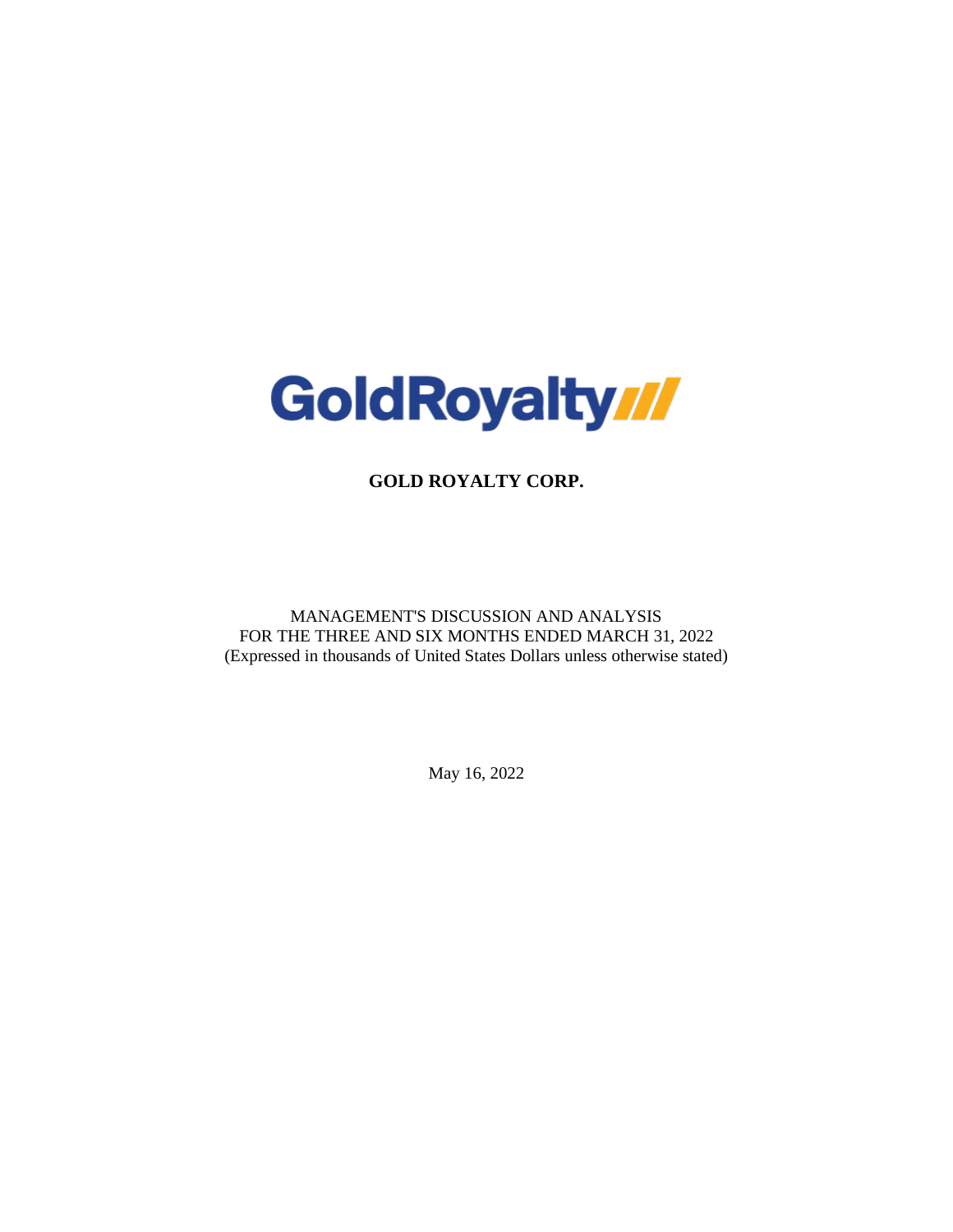Management's Discussion and Analysis For the three and six months ended March 31, 2022

#### **General**

This management's discussion and analysis ("MD&A") of financial condition and results of the operations should be read in conjunction with the Company's unaudited condensed interim consolidated financial statements and the notes thereto for the three and six months ended March 31, 2022, and its Annual Report on Form 20-F (the "Annual Report"), including the Company's audited consolidated financial statements and the notes thereto, for the year ended September 30, 2021, copies of which are available on SEDAR at www.sedar.com and on EDGAR at www.sec.gov.

The Company's unaudited condensed interim consolidated financial statements for the three and six months ended March 31, 2022, have been prepared in accordance with International Financial Reporting Standards as issued by the International Accounting Standards Board ("IFRS") applicable to the presentation of interim financial statements including International Accounting Standard 34, *Interim Financial Reporting*.

Unless otherwise stated, all information contained in this MD&A is as of May 16, 2022. Unless otherwise stated, references herein to "\$" or "dollars" are to United States dollars and references to "C\$" are to Canadian dollars. References in this MD&A to the "Company", "Gold Royalty" and "GRC" mean Gold Royalty Corp., together with its subsidiaries unless the context otherwise requires.

#### **Business Overview**

Gold Royalty is a precious metals-focused royalty company offering creative financing solutions to the metals and mining industry. The Company's diversified portfolio includes 195 royalties across producing, developing, advancedexploration and early-exploration staged properties.

The head office and principal address of the Company is located at 1030 West Georgia Street, Suite 1830, Vancouver, British Columbia, V6E 2Y3, Canada. The Company's common share (the "GRC Shares") and its common share purchase warrant are listed on the NYSE American under the symbols "GROY" and "GROY.WS", respectively.

## **Business Strategy**

The Company's mission is to acquire royalties, streams and similar interests at varying stages of the mine life cycle to build a balanced portfolio offering near, medium and longer-term returns for its investors. Currently, the Company directly and indirectly holds 195 royalty interests, including royalty interests on 6 producing projects, 21 developing projects, 31 advanced-exploration projects and 137 early-exploration projects as part of this royalty generator model.

In carrying out its long-term growth strategy, the Company seeks out and continually reviews opportunities to expand its portfolio through the acquisition of existing or newly created royalty, stream or similar interests and through accretive acquisitions of companies that hold such assets. In acquiring newly created interests, the Company's acts as a source of financing to mining companies for the development and exploration of projects.

The Company's "royalty generator model" is focused on mineral properties held by the Company and its subsidiaries and additional properties they may acquire from time to time, with the aim of subsequently optioning or selling them to third-party mining companies in transactions where the Company would retain a royalty, carried interest or other similar interest. The Company believes the royalty generator model provides increased volume of potential royalty opportunities, targeting opportunities with potential exploration upside.

The Company generally does not conduct development or mining operations on the properties in which it holds interests and it is not required to contribute capital costs for these properties. The Company may, from time to time, conduct non-material exploration related activities to advance its royalty generator projects.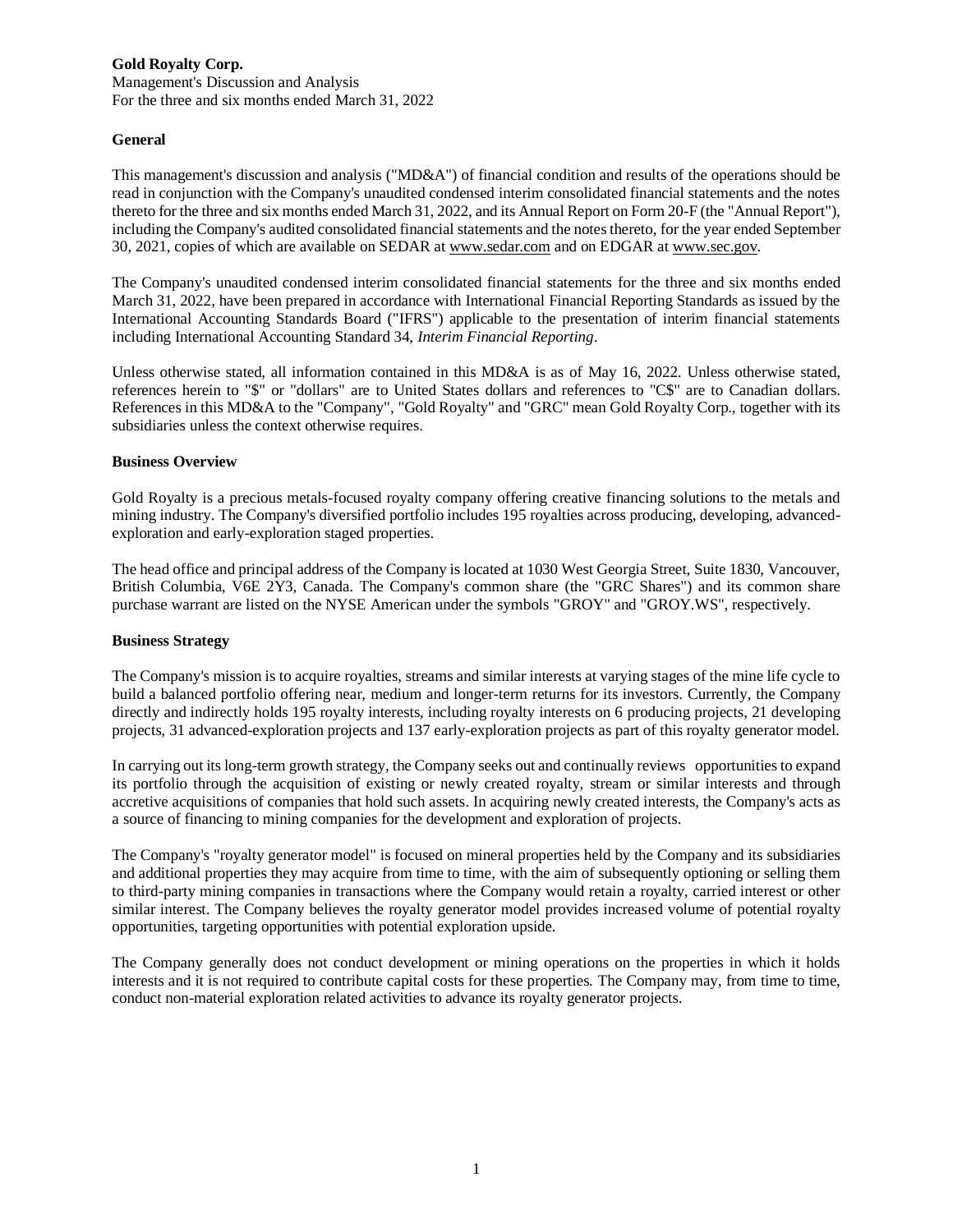Management's Discussion and Analysis For the three and six months ended March 31, 2022

# **Highlights for the Three and Six Months Ended March 31, 2022**

For the three and six months end March 31, 2022, highlights included:

- Record revenues of \$0.6 million and \$1.2 million for the three and six months ended March 31, 2022, respectively.
- Strong projected revenues for Gold Royalty's first full fiscal year of business of approximately \$5 million with robust and peer-leading multi-year expected growth in revenues as the underground expansion of Canadian Malartic ramps up and the Côté and Beaufor gold mines expect to begin production.
- Inaugural quarterly dividend paid during the second quarter of 2022, yielding over 1% annually at current share prices.
- Available liquidity<sup>(1)</sup> of approximately \$25.1 million as at March 31, 2022, positioning the Company well for further growth.
- During the quarter, the Company continued its rapid growth by:
	- o completing the acquisitions of Abitibi Royalties Inc. ("Abitibi") and Golden Valley Mines and Royalties Ltd. ("Golden Valley");
	- o acquiring a royalty on IAMGOLD's Côté Gold project;
	- o expanding its royalties on Monarch Mining's Beaufor mine and other gold projects; and
	- o continuing the generation of additional royalties through its Royalty Generator model.
- Gold Royalty now has 195 royalties focused on the best mining jurisdictions in the Americas.

 $<sup>(1)</sup>$  Comprised of cash and marketable securities, net of accounts payable and accrued liabilities.</sup>

Select royalty portfolio highlights for the three months ended March 31, 2022 included:

- At the Odyssey Project (3.0% net smelter return ("NSR") royalty), Agnico Eagle Mines Limited ("Agnico Eagle") announced that underground development and surface construction activities remain on schedule and on budget. There are 15 drills active on the property, with 3 underground drills completing infill drilling on the Odyssey South deposit and 12 surface drills focused on infilling and expanding the East Gouldie mineralization.
- At the Beaufor Mine (1.0% NSR and per tonne royalty ("PTR")), Monarch Mining Corporation ("Monarch") announced that it secured additional funding from royalty financing from Gold Royalty and is on track to commence production in June of 2022.
- At Fenelon (2.0% NSR), Wallbridge Mining Company Limited ("Wallbridge") disclosed a successful start to their 2022 fiscal year, 115,000 metre drill program with additional high-quality gold intercepts inside its 2021 Mineral Resource estimate. On April 4, 2022, Wallbridge announced the appointment of Anthony Makuch, former CEO of Kirkland Lake Gold, as Chairman of its Board of Directors.
- At REN (1.5% NSR and 3.5% net profit interest ("NPI")), Barrick Gold Corporation ("Barrick") released a maiden inferred resource estimate earlier this year, and disclosed that it has initiated various mining studies on the geotechnical, ventilation, and dewatering parameters to optimally design this part of the Goldstrike mine.
- At Côté Gold Project (0.75% NSR), IAMGOLD Corporation ("IAMGOLD") updated its guidance of commencing production by extending to the end of 2023 in a press release dated May 3, 2022, while disclosing a likely material increase in capital costs to complete construction of the project. Gold Royalty highlights that it is insulated from cost inflation as a royalty holder.

See "*Selected Asset Updates*" for further information.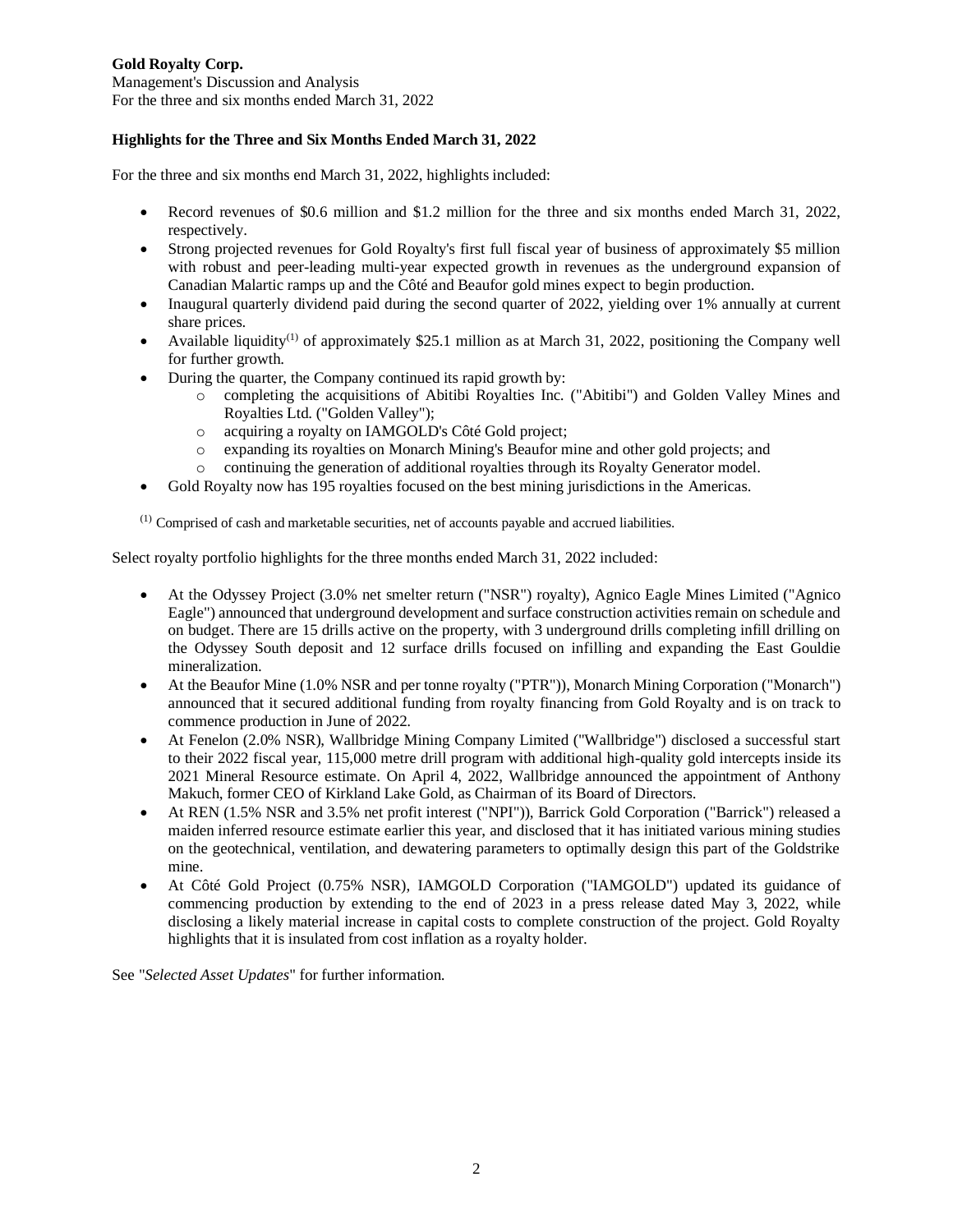Management's Discussion and Analysis For the three and six months ended March 31, 2022

#### **Recent Developments**

The following is a description of selected recent business developments for the six months ended March 31, 2022. See also "*Selected Asset Updates*" for information regarding recent developments respecting the selected projects in which the Company holds royalty interests.

## *Offer to Acquire Elemental Royalties*

On December 20, 2021, the Company announced its intention to offer to acquire all of the common shares (the "Elemental Shares") of Elemental Royalties Corp. ("Elemental"). On January 11, 2022, the Company formally commenced the offer (the "Elemental Offer"). Under its terms, the Company offered Elemental shareholders 0.27 GRC Shares in exchange for each Elemental Share, together with certain rights under Elemental's shareholder rights plan dated December 30, 2021. On May 12, 2022, the Company announced that it had determined to allow the Elemental Offer to expire as the conditions thereto had not been met. No Elemental Shares were acquired by the Company thereunder.

## *Monarch Mining Corporation Royalty Financing*

On April 6, 2022, the Company completed a royalty financing transaction with Monarch. Pursuant to the definitive agreement, the Company provided approximately \$3.6 million (C\$4.5 million) in additional royalty financing to Monarch in exchange for increasing the size of the Company's existing royalties and provided an additional \$0.8 million (C\$1 million) in equity financing to Monarch by participating in its marketed private placement. Pursuant to the transaction, among other things:

- $\bullet$  the existing C\$2.50 PTR on material from the Beaufor Mine through the Beacon Mill was increased to C\$3.75/t on material from the Beaufor Mine and C\$1.25/t on material from the McKenzie Break, Croinor Gold, and Swanson properties;
- the existing 2.50% NSR royalties on Monarch's McKenzie Break, Croinor Gold, and Swanson properties was increased to a 2.75% NSR over the properties;
- Monarch's existing 1.25% NSR royalty buyback rights on the McKenzie Break, Croinor Gold, and Swanson properties was extinguished; and
- the Company retained pre-emptive rights on any future PTRs on the Beacon Mill and retained a right of first refusal on the creation of any additional NSR properties over the McKenzie Break, Croinor Gold, and Swanson properties.

Pursuant to the private placement, the Company acquired 1,666,667 units of Monarch at a price of C\$0.60 per unit. Each unit consists of one common share of Monarch and one transferable common share purchase warrant, with each warrant entitling the holder to acquire an additional common share for C\$0.95 for a period of 60 months following the date of issuance thereof.

## *Acquisition of Royalty on Côté Gold Project*

On March 1, 2022, the Company completed the acquisition of an existing 0.75% NSR royalty on a portion of the Côté Gold Project, located in Ontario Canada, owned by IAMGOLD, as the operator, and Sumitomo Metal Mining Co. Ltd. The Company paid total consideration to a third-party holder of \$15.8 million for the royalty at closing, which comprised of \$15 million in cash and the issuance of 207,449 GRC Shares.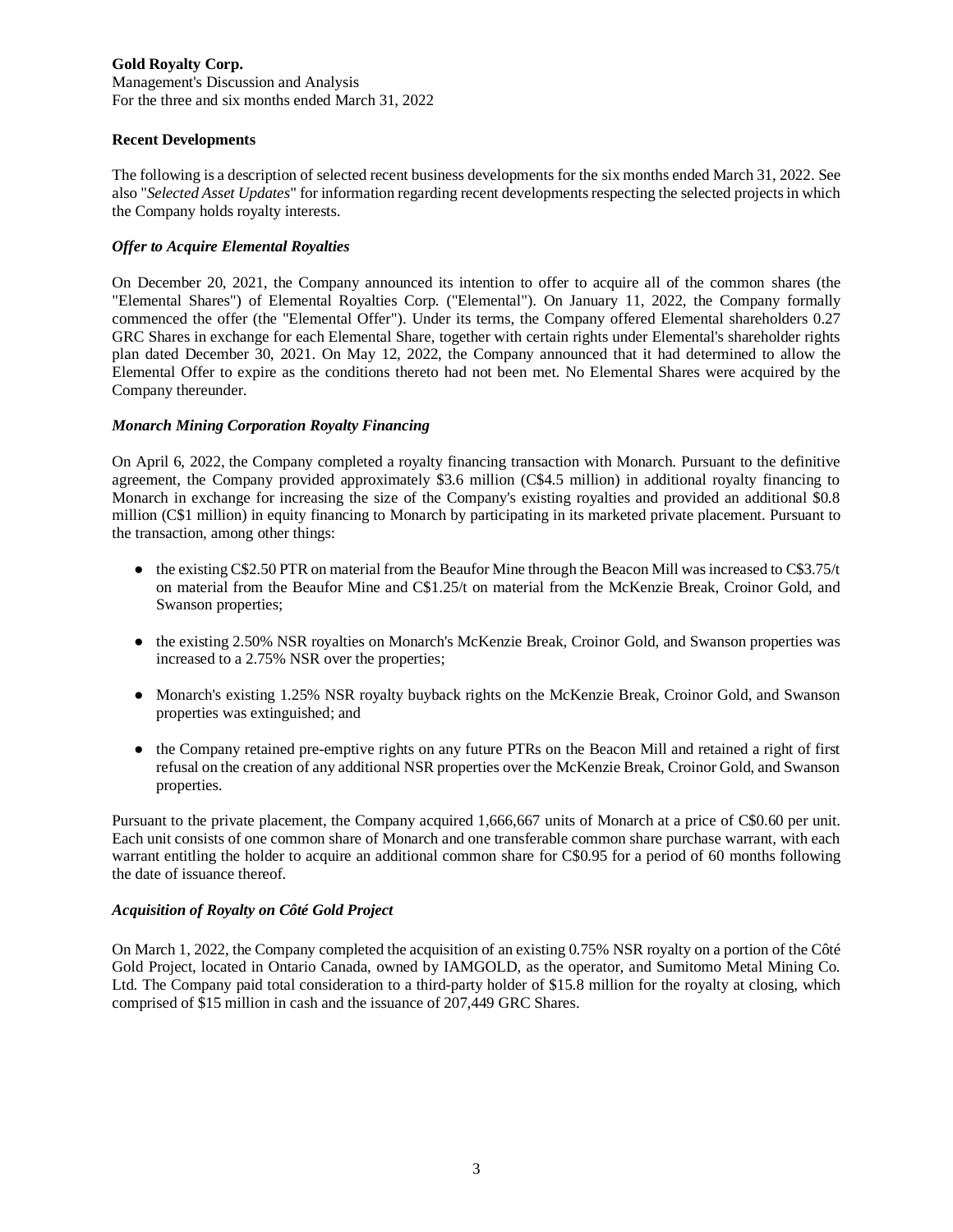Management's Discussion and Analysis For the three and six months ended March 31, 2022

## *Revolving Credit Facility*

On January 24, 2022, the Company entered into a definitive credit agreement with the Bank of Montreal providing for a \$10 million secured revolving credit facility (the "Facility"), that includes an accordion feature providing for an additional \$15 million of availability (the "Accordion").

The Facility is secured against certain assets of the Company and is available for general corporate purposes, acquisitions and investments subject to certain limitations. Amounts drawn on the Facility bear interest at a rate determined by reference to the U.S. dollar Base Rate plus a margin of 3.00% per annum or Adjusted Term SOFR Rate plus a margin of 4.00% per annum, as applicable, and the undrawn portion is subject to a standby fee of 0.90% per annum. The Adjusted Term SOFR Rate is the Term SOFR Reference Rate published by the Term SOFR Administrator for the tenor comparable to the applicable interest period, plus certain credit spread adjustments.

As of the date hereof, the Company has drawn \$10 million under the Facility.

## *Inaugural Quarterly Cash Dividend Program*

On January 18, 2022, the Company announced that its board of directors approved the initiation of a quarterly dividend program and declared an inaugural quarterly cash dividend of US\$0.01 per GRC Share. The dividend was paid on March 31, 2022 to shareholders of record as of the close of business on March 15, 2022.

The dividend program contemplates quarterly dividends, the declaration, timing, amount and payment of which will be subject to the discretion and approval of the board of directors of the Company based on relevant factors, including, among others, the Company's financial condition and capital allocation plans.

#### *Option Agreement on Eldorado Project*

On January 14, 2022, Nevada Select Royalty, Inc., a wholly-owned subsidiary of the Company, granted an option to a third party to purchase 100% of its right, title, and interest in its Eldorado Project for a 3.0% NSR and aggregate cash payments of \$2 million, of which \$0.08 million has been received. The balance of the cash payments is due as follows:

- \$0.12 million on or before January 14, 2023;
- \$0.4 million on or before January 14, 2024 and January 14, 2025 and;
- \$0.5 million on or before January 14, 2026 and January 14, 2027.

## *Acquisition of Golden Valley and Abitibi*

On September 6, 2021, the Company entered into definitive agreements with each of Golden Valley and Abitibi, to acquire all of their outstanding shares by way of statutory plans of arrangements (collectively, the "Golden Valley and Abitibi Arrangements").

The Golden Valley and Abitibi Arrangements became effective on November 5, 2021. Pursuant to the terms thereof, the Company acquired all the issued and outstanding Golden Valley and Abitibi common shares, as follows:

- GRC issued 2.1417 GRC Shares to Golden Valley shareholders for each Golden Valley common share; and
- GRC issued 4.6119 GRC Shares to Abitibi shareholders for each Abitibi common share.

The total consideration paid by the Company to holders of Golden Valley and Abitibi shares on closing consisted of an aggregate of 61,104,200 GRC Shares. Additionally, pursuant to the plan of arrangement with Golden Valley, each of Golden Valley's 1,166,389 share purchase options that were outstanding immediately prior to the effective time were exchanged for options to purchase 2,498,045 GRC Shares.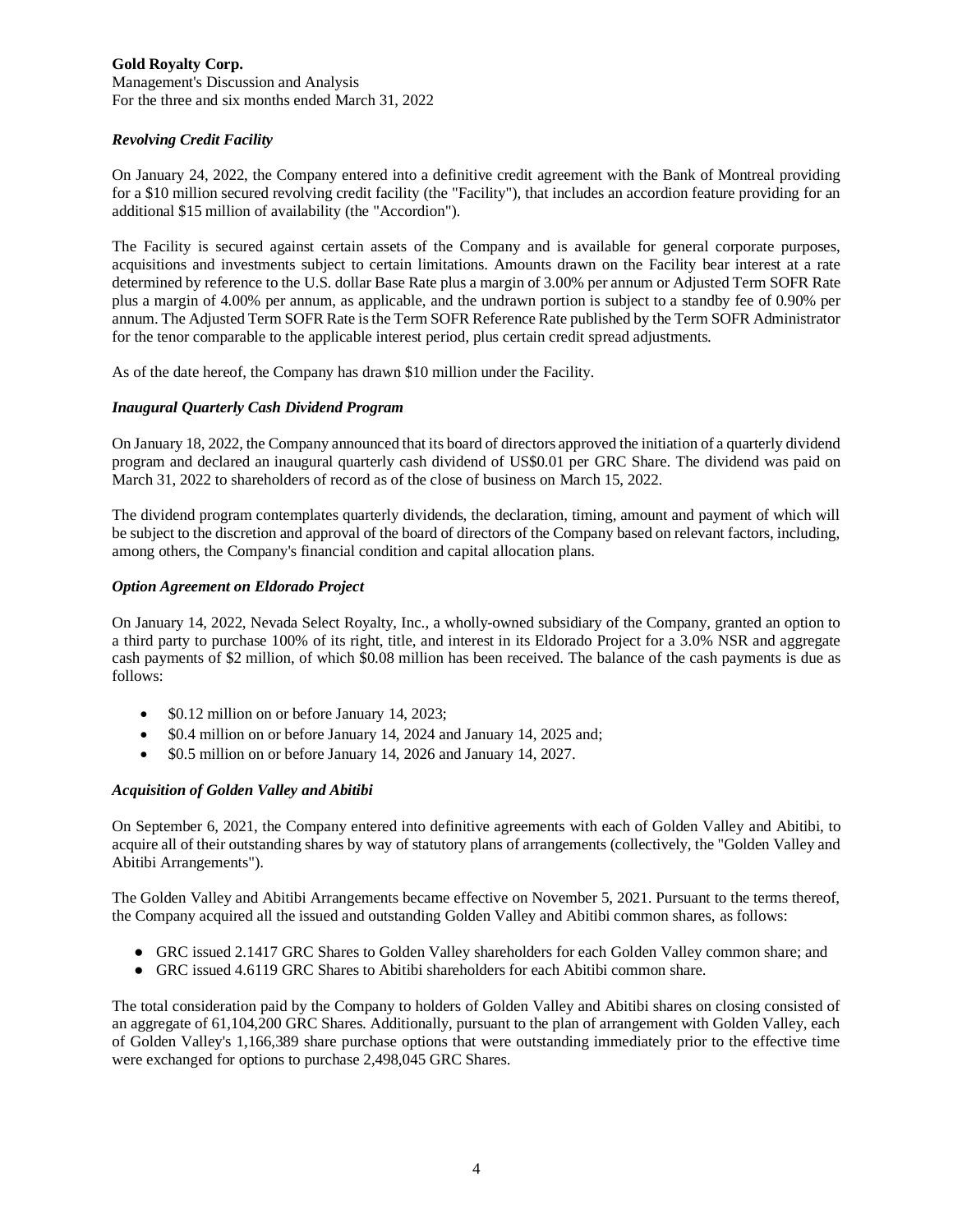Management's Discussion and Analysis For the three and six months ended March 31, 2022

Based on the share price of the GRC Shares, and the estimated fair value of Gold Royalty options issued in exchange for Golden Valley options, the total consideration for the acquisition was approximately \$306 million. The Company began consolidating the operating results, cash flows and net assets of Golden Valley and Abitibi from November 5, 2021.

The royalties indirectly acquired by the Company through this transaction, included, among others:

- four royalties (1.5% NSR, 2% NSR, 3% NSR, 15% NPI) on portions of the Canadian Malartic Property; and
- a royalty (2.5% to 4.0% NSR) on Cheechoo, which is proximate to Newmont Corporation's Éléonore Mine in Québec.

## **Selected Asset Updates**

The following is a summary of selected recent developments as announced by the operators of the underlying projects. Readers should refer to the disclosure documents of the applicable operators referenced below for further information regarding such developments.

Please see the Company's Annual Report for additional information regarding the Company's material properties and descriptions of the royalties on such properties and its other key royalty interests.

## *Canadian Malartic Property*

The Company holds four royalties on the Canadian Malartic Property, including a 3.0% NSR royalty on portions of the Canadian Malartic mine. The royalty does not apply to the entire mine property, and only applies to a portion of the open pit areas where a majority of production to date has occurred. However, the royalty does apply to portions of the Odyssey, East Malartic, Sladen and Sheehan zones, all of the Jeffrey zone and the eastern portion of the Barnat Extension of the Canadian Malartic Mine Property.

The Company also holds 2.0% NSR royalties on the Charlie Zone and the eastern portion of the Gouldie zone, a 1.5% NSR royalty on the Midway Project (1.0% can be bought back for \$1 million) and a 15% NPI on the Radium Property.

In a press release dated April 28, 2022, Agnico Eagle reported the underground development and surface construction activities for the Odyssey Project remain on schedule and on budget as of the date hereof. It further disclosed that fifteen drills are active on the property, with 3 underground drills completing infill drilling on the Odyssey South deposit and 12 surface drills focused on infilling and expanding the East Gouldie mineralization. The headframe and hoistroom construction continued in the first quarter of calendar year 2022 and the structural steel installation began in early January 2022. Agnico Eagle disclosed that shaft sinking is expected to begin in the fourth quarter of calendar year 2022 and the first underground production it expected to commence in the first half of calendar year 2023.

In a press release dated February 23, 2022, Agnico Eagle disclosed that it had, together with its partner Yamana Gold Inc. ("Yamana"), reviewed the potential to increase capacity in a portion of the tailings facility. However, the parties determined that the best option was to optimize the processing plan in order to improve the production profile during the transition to the Odyssey underground project, which has resulted in an adjustment to the process rate to 51,500 tonnes per day in 2022 and is expected to enhance the financial metrics and cash flow in the near-term. Agnico Eagle further disclosed that the process rate is forecast to return to full capacity of approximately 60,000 tpd in the second half of 2024 as the underground mining operations ramp up.

In its press release dated February 13, 2022, the Agnico Eagle disclosed estimated full year guidance for 2022 is 660,000 ounces (on 100% basis). Such guidance applies to the entire Malartic property and is not limited to the portions covered by the Company's royalty.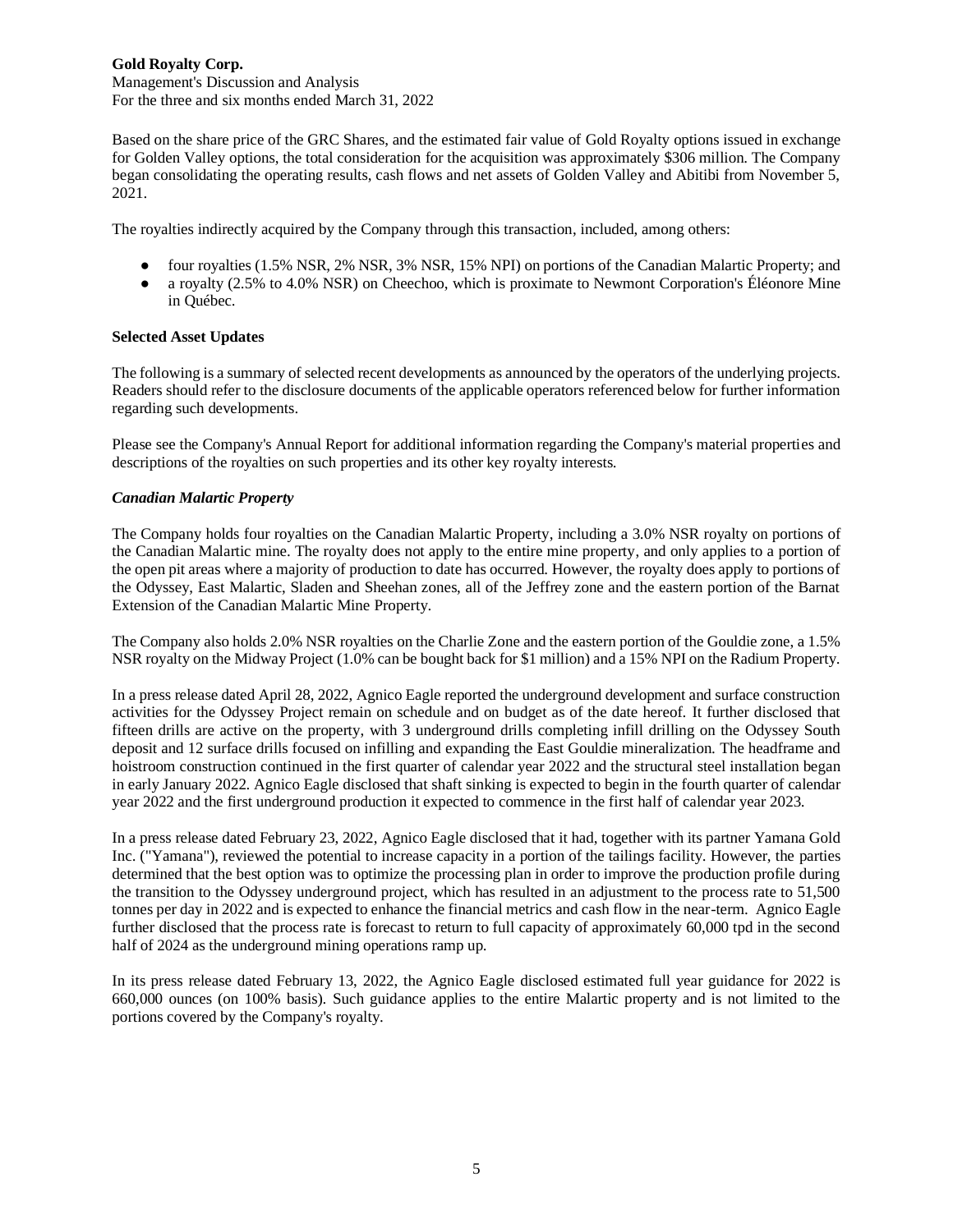Management's Discussion and Analysis For the three and six months ended March 31, 2022

## *Jerritt Canyon Mine*

The Company holds a 0.5% NSR royalty over the Jerritt Canyon Mine. The Company also holds an additional PTR interest on the Jerritt Canyon processing facility.

On March 10, 2022, First Majestic Silver Corp. ("First Majestic") reported 68,567 ounces of produced gold for the full year 2021 at the Jerritt Canyon Mine.

On April 18, 2022, First Majestic issued a press release, which included, among other things, the following results and updates for its Jerritt Canyon Mine for the quarter ended March 31, 2022:

- 20,707 ounces of gold produced, representing a 12% decrease compared to the prior quarter. The decrease was primarily due to adverse weather conditions in January 2022 which resulted in a 10% reduction in tonnes processed. Overall, the mill processed a total of 230,001 tonnes of ore with an average gold grade and recovery of 3.39 g/t and 83%, respectively; and
- First Majestic commenced rehabilitation efforts in the West Generator underground mine and expected to begin shipping ore to the plant by the end of the quarter ending June 30, 2022. This new area, along with the rehabilitation of the Saval II underground mine, is anticipated by First Majestic to increase mine throughput and the average gold head grade at the plant in the second half of 2022.

# *REN Project*

The Company holds a 1.5% NSR and a 3.5% NPI over the REN project.

On May 4, 2022, Barrick announced its results for the first quarter of 2022, which included a presentation by President and CEO, Mark Bristow who highlighted that REN, the northern underground extension of the Goldstrike Mine, was a project that is expected by Barrick to grow in 2022, stating "Ren is another expanding opportunity. Last year we declared a maiden inferred resource of 1.2Moz and recent results have not only confirmed the model but have continued to expand the JB Zone resource to the south. Mineralization remains open at both JB and Corona Corridors. We have initiated various mining studies on the geotechnical, ventilation, dewatering parameters to optimally design this part of the mine."

Barrick had previously noted they are targeting to bring REN into the Goldstrike mine plan in the short term. In its Q1 2022 results, Barrick disclosed that its previously disclosed maiden inferred resource is expected by Barrick to grow further based on recent exploration results including the following highlights:

- MRC-21016: 36.6m at 13.95g/t
- MRC-21014: 7.6m at 17.49g/t
- MRC-21013: 10.7m at 9.19g/t
- MRC-21015: 12.2m at 9.63g/t and 14.0m at 5.25g/t
- MRC-21012: 10.7m at 10.22g/t

## *Côté Gold Project*

The Company holds a 0.75% NSR over the southern portion of the Côté Gold Project Pit.

On May 3, 2022 IAMGOLD reported its financial and operating results for the quarter ended March 31, 2022. In such disclosure, IAMGOLD updated its guidance of commencing production at Côté by extending to the end of 2023 while disclosing a likely material increase in capital costs to complete construction at the project. Gold Royalty highlights that it is insulated from cost inflation as a royalty holder.

Despite potential capital cost increases, IAMGOLD disclosed in the project's technical report that Côté is still positioned to be a robust, Tier I, low-cost and long-life asset with the current mine plan outlining a 36,000 tpd open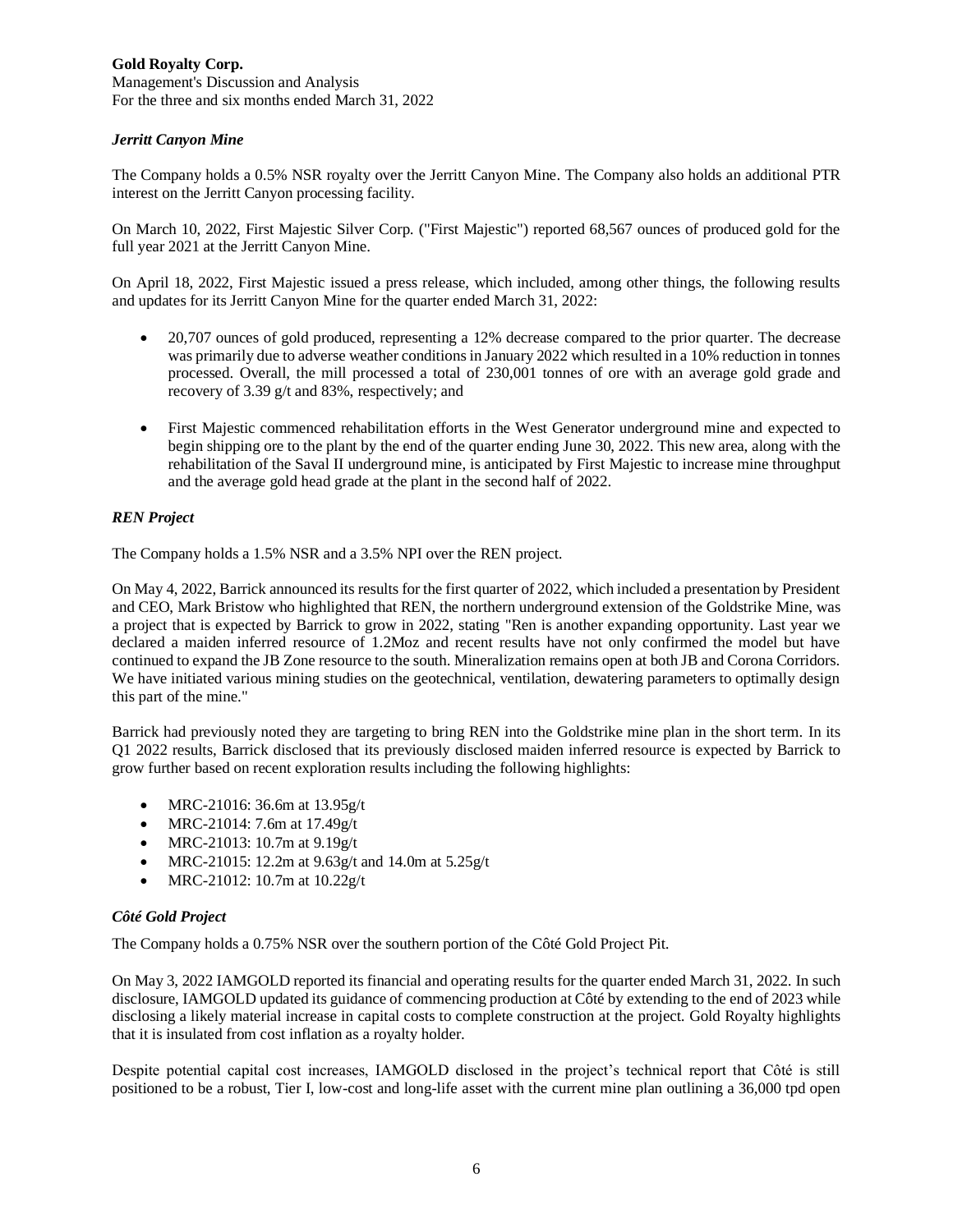Management's Discussion and Analysis For the three and six months ended March 31, 2022

pit operation with estimated average annual production of 489,000 oz Au over the first 5 years of operation, and average annual production of 367,000 oz Au at an AISC of US\$802/oz over the 18-year mine life.

IAMGOLD disclosed in its press release on May 3, 2022 that the Côté Project is 49% complete with detailed engineering of the project being 96.6% complete. It further disclosed that mining activities during the quarter ended March 31, 2022 focused on overburden pre-stripping and bulk rock excavation in the pit while various facilities are currently under construction at site. It further disclosed that key permits have already been received with some minor permits are expected by it to be obtained before commercial production.

## *Fenelon*

The company holds a 2.0% NSR Royalty over the Fenelon Gold Project in Quebec.

In a press release dated April 7, 2022 Wallbridge announced a successful start to their 2022, 115,000 metre drill program. It disclosed that the program aims to expand the existing resource footprint laterally, in directions where the mineralization is open, while seeking to discover new satellite zones in proximity of the known deposit. In a press release dated March 24, 2022 Wallbridge announce the company had completed approximately 1,800 metres of underground development over the course of 2021 and early 2022, providing access to Area 51 gold mineralization and establishing drilling platforms to be used in future resource drill programs.

In a press release dated April 28, 2022, Wallbridge reported positive assay results from the ongoing drill program at Fenelon, including significant gold mineralization in the Ripley Zone, located one kilometre south of the Fenelon mineral resource footprint. The results demonstrate the potential for this zone to be included in an updated Fenelon mineral resource estimate expected in 2023. It further disclosed that 2022 drilling has also discovered additional highquality gold intercepts inside the 2021 Mineral Resource estimate and has expanded Area 51 Zone to the southwest.

In a press release dated April 4, 2022 Wallbridge announced that it appointed Anthony Makuch, former CEO of Kirkland Lake Gold, as Chairman of the Board of Directors.

## *Other Assets*

- On March 17, 2022, Monarch released additional results from its 2021 underground drilling program on its Beaufor Mine. The results presented here come exclusively from hole BEU-21-30-032, targeting the western strike extension of the Q Zone. The target area returned an impressive 19.05 g/t Au over 6.8 m, including 12.56 g/t Au over 1.4 m and 54.68 g/t Au over 2.0 m. These diamond drill results are significant and exciting as they confirm the continuity of this ore zone for at least 150 m westward along strike and 150 m down-dip. Monarch is continuing its exploration definition drilling, with five underground drill rigs, and expects to restart operations by June 2022.
- Calibre Mining Corp. ("Calibre") announced on January 18, 2022 in a press release, its previously unreleased results from nine drillholes of an exploration drill program at the Gold Rock Project. The Company holds a 0.5% NSR royalty over the Gold Rock Project in Nevada.
- In a press release dated March 1, 2022, Fortitude Gold Corp. ("Fortitude") disclosed its Mineral Reserve statement as of December 31, 2021. Fortitude also disclosed estimated 2022 guidance from the Isabella Pearl Mine to range between 36,000 to 40,000 gold ounces. It further disclosed that the permitting process was started in 2021 to connect the Isabella Pearl Mine to the electrical power grid, a shift that is expected to reduce energy costs by approximately \$80,000 per month once complete. The capital cost to switch from diesel power generation to the electric grid is budgeted by Fortitude at approximately \$1.6 million and is expected by it to be completed in 2022, subject to NV Energy timeframes. The Company holds a 0.375% gross revenue royalty over the Isabella Pearl Mine in Nevada that generated \$0.1 million of royalty revenue to the GRC and its predecessor companies over the last 12 months. Refer to the technical document titled "S-K 1300 Technical Report Summary, Isabella Pearl Mine, Mineral County, Nevada", dated February 25, 2022.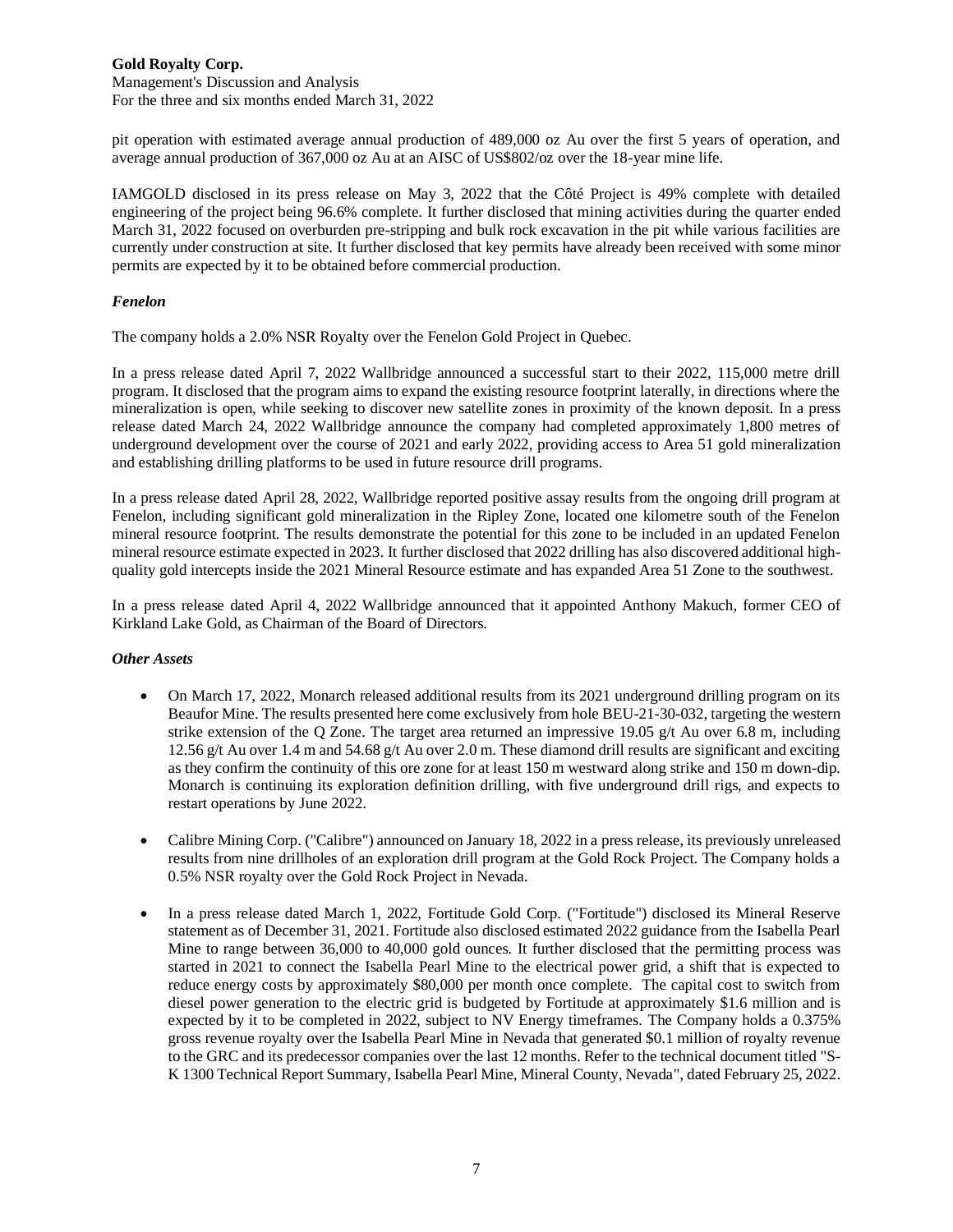Management's Discussion and Analysis For the three and six months ended March 31, 2022

• Gold Standard Ventures Corp. ("GSV") disclosed in its press release dated March 15, 2022, the filing of the feasibility study on the South Railroad Project. GSV states that this feasibility study supports a technically straightforward open pit mine and run-of-mine heap leach operation with low capital intensity providing rapid payback and a peer leading returns. Refer to the technical report titled "South Railroad Project NI 43- 101F Technical Report, Feasibility Study, Elko, Nevada, USA", dated March 14, 2022.

Subsequently, in a press release dated April 18, 2022, GSV announced plans for its 2022 first stage exploration program on its +21,000 hectare land package in Nevada's Carlin Trend. The first stage program includes approximately 5,700 meters of reverse-circulation and core drilling over 20 holes. Drilling is scheduled to start in May 2022. Based on the results of the first stage exploration program, GSV intends to develop a second stage exploration program to be completed in the Fall and Winter of 2022.

The Company holds a 0.44% NSR royalty over portions of the Railroad-Pinion Project in Nevada.

- GoldMining Inc. ("GoldMining") disclosed in its press release dated February 28, 2022 the creation of a new subsidiary, U.S. GoldMining Inc., which will be focused on advancing the Whistler gold-copper project located in Alaska. The board of directors of GoldMining has approved a strategy to have U.S. GoldMining Inc. operate as a separate public company through an initial public offering or similar transaction. The Company holds a 1.0% NSR royalty over the Whistler gold-copper project.
- On April 12, 2022, GoldMining announced that it has commenced a program of exploration drilling on the La Garrucha target, located less than one kilometre to the east and immediately adjacent to the existing Mineral Resources on the La Mina project, located in Antioquia, Colombia. The Company holds a 2.0% NSR royalty over the entire La Mina project, including the La Garrucha target.
- During the period, mining operations at the Rawhide Mine were largely suspended due to working capital constraints of the operator. The Company has been informed that the operator is evaluating strategic options to address the constraint including outright sale. The Company has reviewed the underlying circumstances and has determined to recognize an impairment charge of \$3.8 million on its Rawhide royalty during the period ended March 31, 2022.

Further information regarding the foregoing projects and operator disclosures can be found in the applicable disclosures of the operators referenced herein.

## **COVID-19 Pandemic and Current Economic Environment**

The Company continues to closely monitor the ongoing COVID-19 pandemic. While governments have implemented vaccination programs, the COVID-19 pandemic continues to result in widespread global infections and fatalities, market volatility and impacts to global economic activity. From time to time, numerous governments have implemented measures, such as travel bans, quarantines, business closures, shelter-in-place and other restrictions, including restrictions that impact mineral exploration and development and mining activities in many jurisdictions. Despite reductions in such measures and the current vaccination programs being instituted by many governments, there remains significant ongoing uncertainty surrounding COVID-19 and the extent and duration of the impacts that it may have on the operations of the projects underlying the Company's interests, on the Company's employees and on global financial markets.

The Company cannot currently predict whether the recent emergence of new strains or continued infections or fatalities may cause governments to re-impose some or all prior or new restrictive measures, including business closures. Continuing effects of the pandemic, including variants of the virus, could result in negative economic effects which could have a material adverse impact on the Company's results of operations and financial condition. In addition, the ongoing COVID-19 pandemic and related mobility, travel and other restrictions are expected to continue to impact the Company's ability to complete site-visits and diligence of potential royalty acquisition opportunities.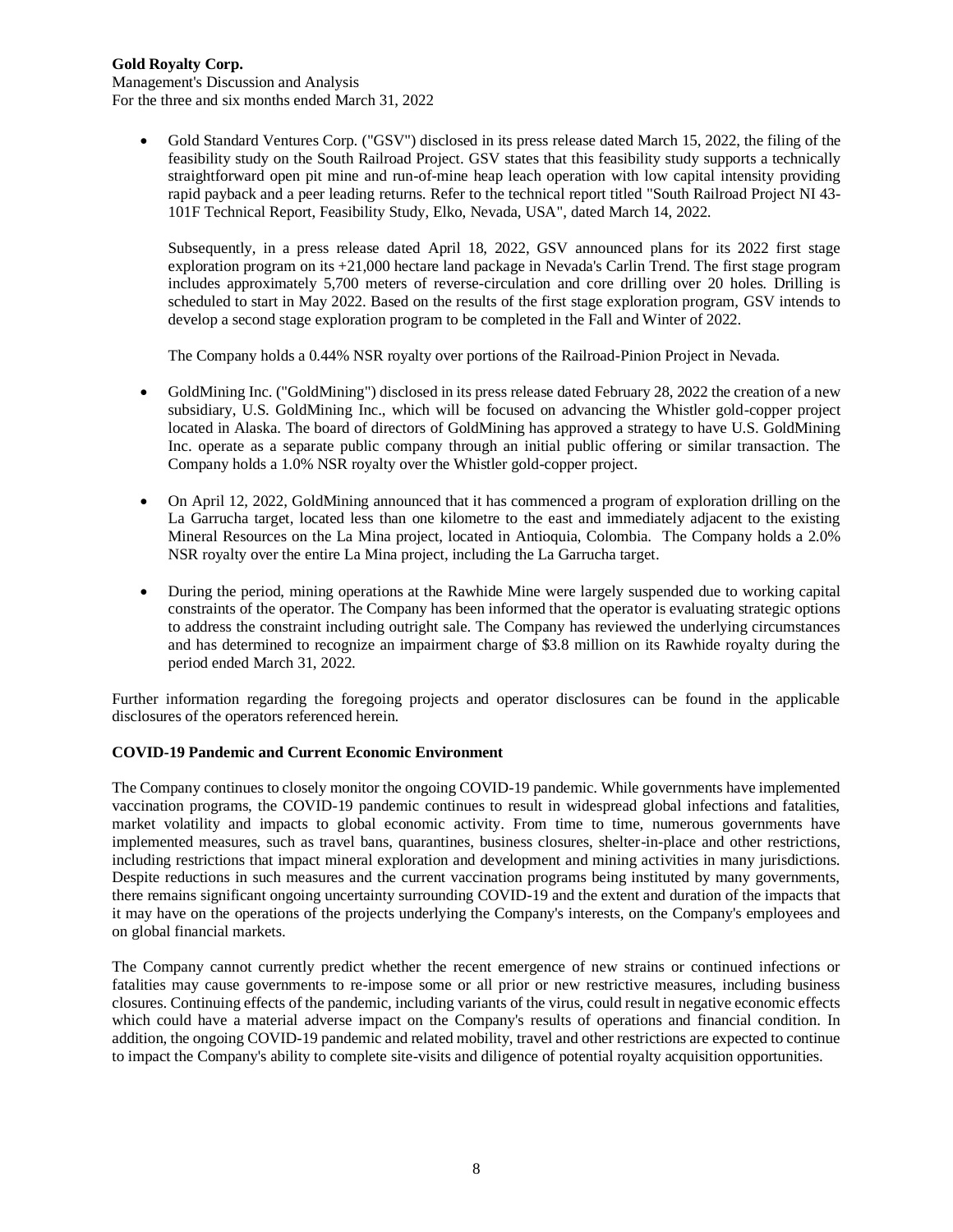Management's Discussion and Analysis For the three and six months ended March 31, 2022

# **Summary of Quarterly Results**

The following table sets forth selected financial results of the Company for each of the quarterly periods indicated.

| (in thousands of dollars, except per share)                                          | March 31,<br>2022 | December 31,<br>2021 | September 30,<br>2021 | June 30,<br>2021 |
|--------------------------------------------------------------------------------------|-------------------|----------------------|-----------------------|------------------|
| amounts)                                                                             | $($ \$            | $(\$)$               | $(\$)$                | $(\$)$           |
| <b>Statement of Loss and Comprehensive</b>                                           |                   |                      |                       |                  |
| Loss                                                                                 |                   |                      |                       |                  |
| Royalty and option income                                                            | 638               | 533                  | 192                   |                  |
| Net loss                                                                             | (2,388)           | (6, 841)             | (9,216)               | (3,035)          |
| Net loss per share, basic and diluted                                                | (0.02)            | (0.06)               | (0.17)                | (0.07)           |
| Dividends declared per share                                                         | 0.01              |                      |                       |                  |
| <b>Non-IFRS and Other Measures</b>                                                   |                   |                      |                       |                  |
| Adjusted Net Loss*                                                                   | (3,269)           | (3,540)              | (4, 423)              | (2,260)          |
| Adjusted Net Loss Per Share, basic and<br>diluted*                                   | (0.02)            | (0.03)               | (0.08)                | (0.05)           |
| Total Gold Equivalent Ounces ("GEOs")*                                               | 345               | 288                  | 104                   |                  |
| Cash used in operating activities, excluding<br>changes in non-cash working capital* | (3,177)           | (5,894)              | (6,341)               | (2,249)          |
| <b>Statement of Financial Position</b>                                               |                   |                      |                       |                  |
| Total assets                                                                         | 678,035           | 677,364              | 279,499               | 101,368          |
| Total non-current liabilities                                                        | 138,779           | 141,450              | 47,260                |                  |

| (in thousands of dollars, except per share<br>amounts) | March 31,<br>2021<br>$(\$)$ | December 31.<br>2020<br>$(\$)$ | September<br>30, 2020<br>$($ \$) | From<br>incorporation<br>June 23, 2020<br>to June 30,<br>2020<br>$($ \$ |
|--------------------------------------------------------|-----------------------------|--------------------------------|----------------------------------|-------------------------------------------------------------------------|
| <b>Statement of Loss and Comprehensive</b>             |                             |                                |                                  |                                                                         |
| Loss                                                   |                             |                                |                                  |                                                                         |
| Royalty and option income                              |                             |                                |                                  |                                                                         |
| Net loss                                               | (2,256)                     | (500)                          | (137)                            | (4)                                                                     |
| Net loss per share, basic and diluted                  | (0.08)                      | (0.04)                         | (136, 837)                       | (3,794)                                                                 |
| Dividends declared per share                           |                             |                                |                                  |                                                                         |
| <b>Non-IFRS and Other Measures</b>                     |                             |                                |                                  |                                                                         |
| Adjusted Net Loss*                                     | (2,227)                     | (431)                          | (137)                            | (4)                                                                     |
| Adjusted Net Loss Per Share, basic and                 |                             |                                |                                  |                                                                         |
| diluted*                                               | (0.08)                      | (0.04)                         | (136, 837)                       | (3,794)                                                                 |
| Cash used in operating activities, excluding           |                             |                                |                                  |                                                                         |
| changes in non-cash working capital*                   | (1,249)                     | (421)                          | (137)                            | (4)                                                                     |
| <b>Statement of Financial Position</b>                 |                             |                                |                                  |                                                                         |
| Total assets                                           | 103,303                     | 15,928                         | 55                               |                                                                         |
| Total non-current liabilities                          |                             |                                |                                  |                                                                         |

\* See "*Non-IFRS Measures*".

Changes in net loss from quarter to quarter for the period from incorporation to date have been affected primarily by increased corporate activity following the Company's initial public offering (the "IPO"), professional and consulting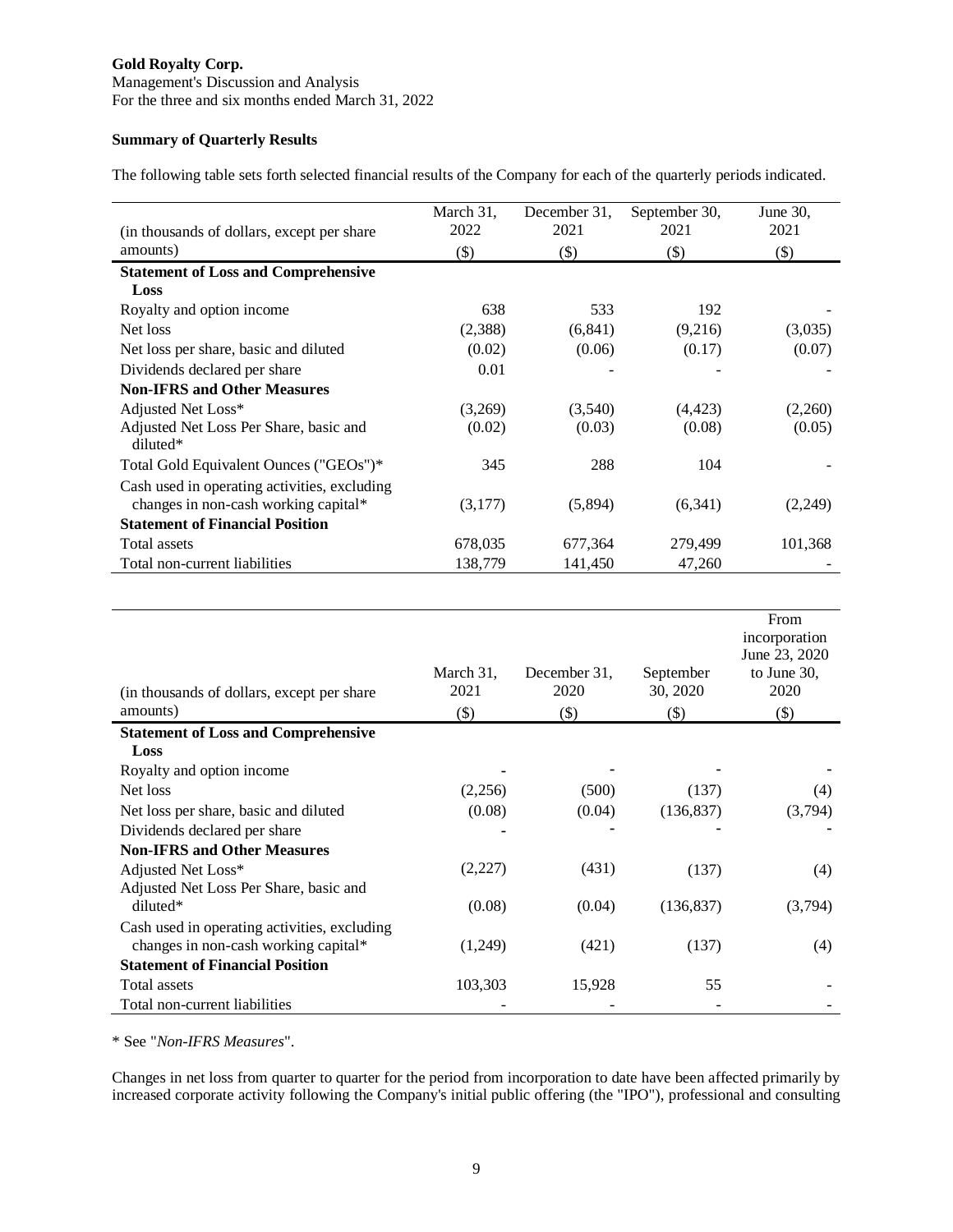Management's Discussion and Analysis For the three and six months ended March 31, 2022

fees incurred in connection with the acquisition of Ely, the business combinations with Golden Valley and Abitibi, and professional fees incurred in connection with corporate activities conducted during the respective periods. The increase in net loss in the three months ended March 31, 2022, compared to the three months ended March 31, 2021, is primarily attributed to insurance expense, professional fees incurred for the Elemental Offer and other corporate activities, increase in salaries and share-based compensation due to the addition of employees to support the growth of the business, marketing expense in connection with the Company's awareness programs, and impairment loss and offset from derivative and marketable securities gain.

For the three and six months ended March 31, 2022, the Company generated revenue of \$0.6 million and \$1.2 million from the portfolio of royalties and optioned mineral properties that were acquired in August 2021 and November 2021 through the acquisitions of Ely, Golden Valley and Abitibi. The following provides a breakdown of the Company's revenue by countries for the periods indicated:



The Company did not generate revenues in the comparative period of 2021.

During the three and six months ended March 31, 2022, the Company incurred a net loss of \$2.4 million and \$9.2 million respectively, compared to \$2.3 million and \$2.8 million for the corresponding periods of 2021. The increase in net loss was primarily the result of increased corporate activity and included one-time, non-recurring costs specific to the acquisitions of Ely, Golden Valley and Abitibi and the Elemental Offer of approximately \$5.0 million, an impairment loss of \$3.8 million, partially offset by derivative and marketable securities gain.

Trends, events and uncertainties that are reasonably likely to have an effect on the business of the Company include developments in the gold markets, general financial market conditions, and the ongoing effects of the COVID-19 pandemic on owners and operators of the properties underlying the Company's interests, as discussed elsewhere in this MD&A.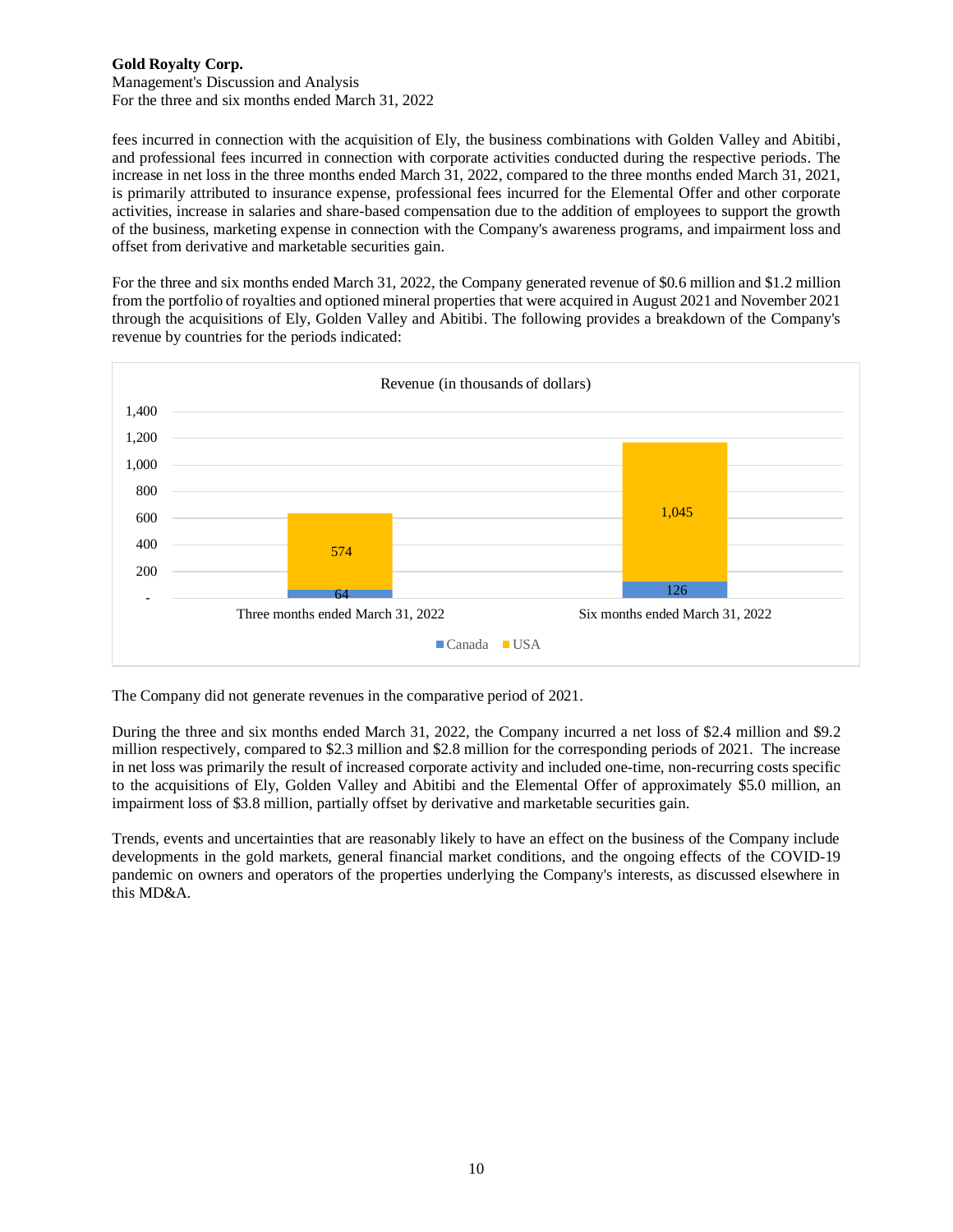Management's Discussion and Analysis For the three and six months ended March 31, 2022

### **Outlook**

Based on the production guidance published to date by the operators of the producing properties underlying the Company's existing royalties and a forecasted gold price ranging from \$1,700 per ounce to \$2,000 per ounce, the Company currently expects revenues to be between \$4.6 million and \$4.8 million for the fiscal year ending September 30, 2022. Also See "*Non-IFRS Measures*".

The foregoing projected outlook constitutes forward-looking information and is intended to provide information about management's current expectations for the Company's 2022 fiscal year. Although considered reasonable as of the date hereof, such outlook and the underlying assumptions may prove to be inaccurate. Accordingly, actual results could differ materially from the Company's expectations as set forth herein. See "*Forward-Looking Statements*".

In preparing the above outlook, the Company assumed, among other things, that the operators of the projects underlying royalties will meet expected production milestones and forecasts for the applicable period. This section includes forward-looking statements. See "*Forward-Looking Statements*".

#### **Non-IFRS measures**

The Company has included, in this document, certain performance measures, including: (i) Adjusted Net Loss; (ii) Adjusted Net Loss Per Share; (iii) cash flows from operating activities, excluding changes in non-cash working capital; and (iv) GEOs, which are each non-IFRS measures. The presentation of such non-IFRS measures is intended to provide additional information and should not be considered in isolation or as a substitute for measures of performance prepared in accordance with IFRS. These non-IFRS measures do not have any standardized meaning prescribed by IFRS, and other companies may calculate these measures differently.

• *Adjusted Net Loss*

Adjusted Net Loss is calculated by deducting the following from net loss: transaction-related expenses, share of loss and dilution gain in associate, impairment, changes in fair value of derivative liabilities and shortterm investments, gain on disposition of short-term investments, foreign exchange gain/(loss) and other income. Adjusted Net Loss Per Share, basic and diluted per share have been determined by dividing the Adjusted Net Loss by the weighted average number of GRC Shares for the applicable period. The Company has included this information as management believes that they are useful measures of the performance measurement asthey adjust for items which are not always reflective of the underlying operating performance of our business and/or are not necessarily indicative of future operating results. The table below provides a reconciliation of net loss to Adjusted Net Loss and Adjusted Net Loss Per Share, basic and diluted for the periods indicated:

| (in thousands of dollars, except per share)    | March 31,   | December    | September    | June 30,   |
|------------------------------------------------|-------------|-------------|--------------|------------|
| amounts)                                       | 2022        | 31, 2021    | 30, 2021     | 2021       |
| Net loss                                       | (2,388)     | (6, 841)    | (9,216)      | (3,035)    |
| Transaction-related expenses                   | 960         | 4,058       | 2,425        | 810        |
| Share of loss in associate                     | 108         | 143         |              |            |
| Dilution gain in associate                     | (80)        |             |              |            |
| Impairment on royalties                        | 3,821       |             |              |            |
| Change in fair value of derivative liabilities | (1,798)     | (90)        | 1,511        |            |
| Change in fair value of short-term investments | (2,707)     | (542)       | 168          |            |
| Gain on disposition of short-term investments  | (1,168)     |             |              |            |
| Foreign exchange (gain)/loss                   | (13)        | (23)        | 705          | 9          |
| Other income                                   | (4)         | (245)       | (16)         | (44)       |
| <b>Adjusted Net Loss</b>                       | (3,269)     | (3,540)     | (4, 423)     | (2,260)    |
| Weighted average number of common shares       | 134,019,359 | 109,907,519 | 54, 387, 749 | 41,602,391 |
| Adjusted Net Loss Per Share, basic and         |             |             |              |            |
| diluted                                        | (0.02)      | (0.03)      | (0.08)       | (0.05)     |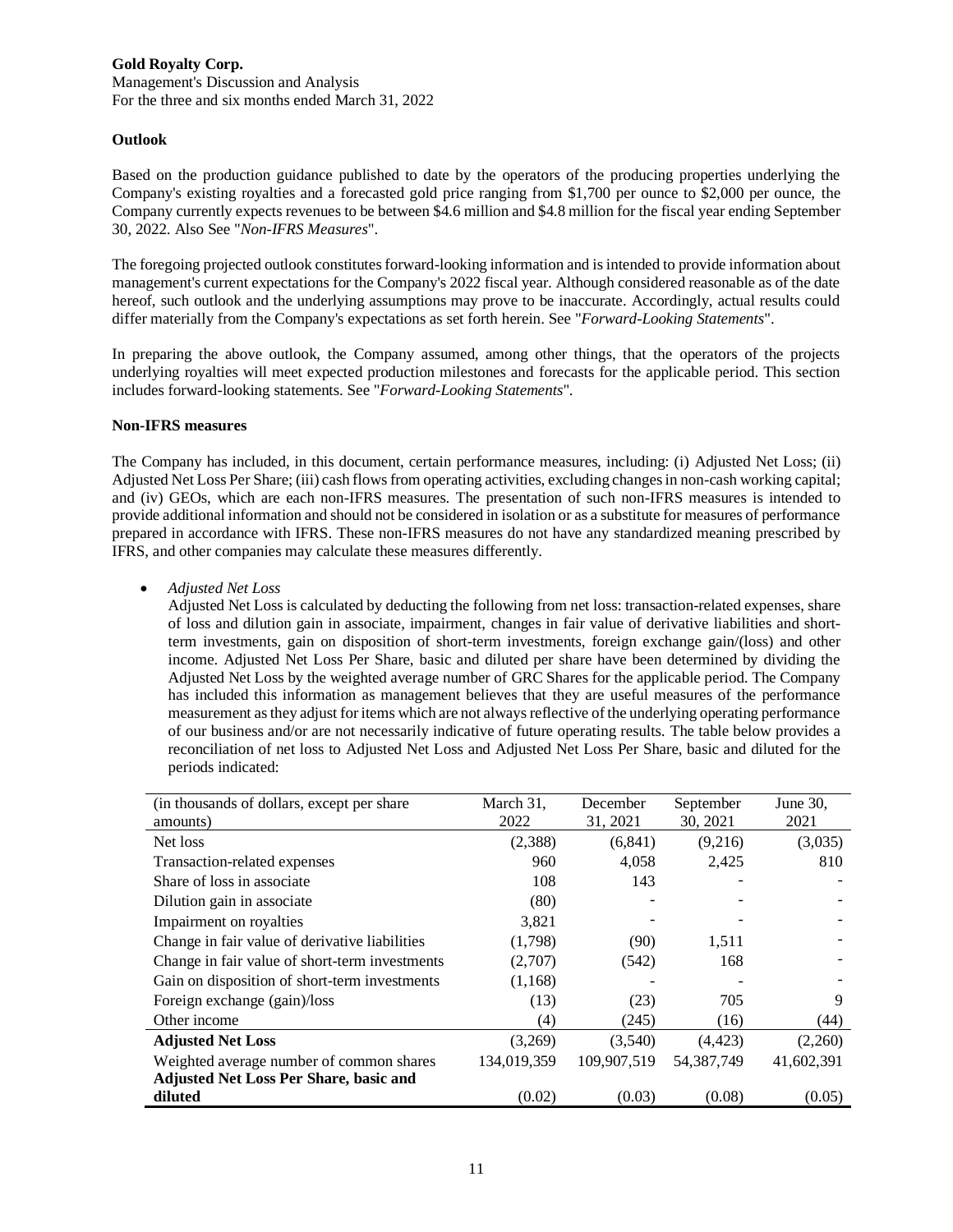#### **Gold Royalty Corp.** Management's Discussion and Analysis For the three and six months ended March 31, 2022

|                                               |            |            |           | From          |
|-----------------------------------------------|------------|------------|-----------|---------------|
|                                               |            |            |           | incorporation |
|                                               |            |            |           | June 23,      |
| (in thousands of dollars, except per share)   | March 31,  | December   | September | 2020 to June  |
| amounts)                                      | 2021       | 31, 2020   | 30, 2020  | 30, 2020      |
| Net loss                                      | (2,256)    | (500)      | (137)     | (4)           |
| Foreign exchange loss                         | 29         | 69         |           |               |
| <b>Adjusted Net Loss</b>                      | (2,227)    | (431)      | (137)     | (4)           |
| Weighted average number of common shares      | 26,921,180 | 11,252,989 |           |               |
| <b>Adjusted Net Loss Per Share, basic and</b> |            |            |           |               |
| diluted                                       | (0.08)     | (0.04)     | (136,837) | (3,794)       |

• *GEOs*

Total GEOs are determined by dividing royalty and option income by \$1,850/oz (average of \$1,700/oz and \$2,000/oz). The Company has included this information as management believes certain investors use this information to evaluate the Company's performance in comparison to other gold royalty companies in the precious metal mining industry.

#### • *Cash flow used in operating activities, excluding changes in non-cash working capital*

Cash flow used in operating activities, excluding changes in non-cash working capital is determined by excluding the impact of changes in non-cash working capital items to or from cash used in operating activities. The Company has included this information as management believes certain investors use this information to evaluate the Company's performance in comparison to other gold royalty companies in the precious metal mining industry. The table below provides a reconciliation of operating cash flows to operating cash flows, excluding changes in non-cash working capital:

| (in thousands of dollars)                      | March 31,<br>2022 | December<br>31, 2022 | September<br>30, 2021 | June $30$ ,<br>2021 |
|------------------------------------------------|-------------------|----------------------|-----------------------|---------------------|
|                                                | $($ \$)           | $($ \$               | $(\boldsymbol{\$})$   | $($ \$)             |
| Net loss                                       | (2,388)           | (6, 841)             | (9,216)               | (3,035)             |
| Items not involving cash:                      |                   |                      |                       |                     |
| Depreciation                                   | 15                | 9                    | 5                     |                     |
| Depletion                                      | 488               | 287                  | 164                   |                     |
| Interest expense                               | 105               |                      |                       |                     |
| Interest income                                | (1)               | (2)                  | (12)                  | (44)                |
| Share-based compensation                       | 1,146             | 901                  | 1,068                 | 830                 |
| Change in fair value of short-term             |                   |                      |                       |                     |
| investments                                    | (2,707)           | (542)                | 168                   |                     |
| Gain on disposition of short-term              |                   |                      |                       |                     |
| investments                                    | (1,168)           |                      |                       |                     |
| Change in fair value of derivative liabilities | (1,798)           | (90)                 | 1,511                 |                     |
| Impairment on royalties                        | 3,821             |                      |                       |                     |
| Share of loss in associates                    | 108               | 143                  |                       |                     |
| Dilution gain in associates                    | (80)              |                      |                       |                     |
| Deferred tax recovery                          | (652)             | 167                  |                       |                     |
| Unrealized foreign exchange loss               | (66)              | 74                   | (29)                  |                     |
|                                                | (3,177)           | (5,894)              | (6, 341)              | (2,249)             |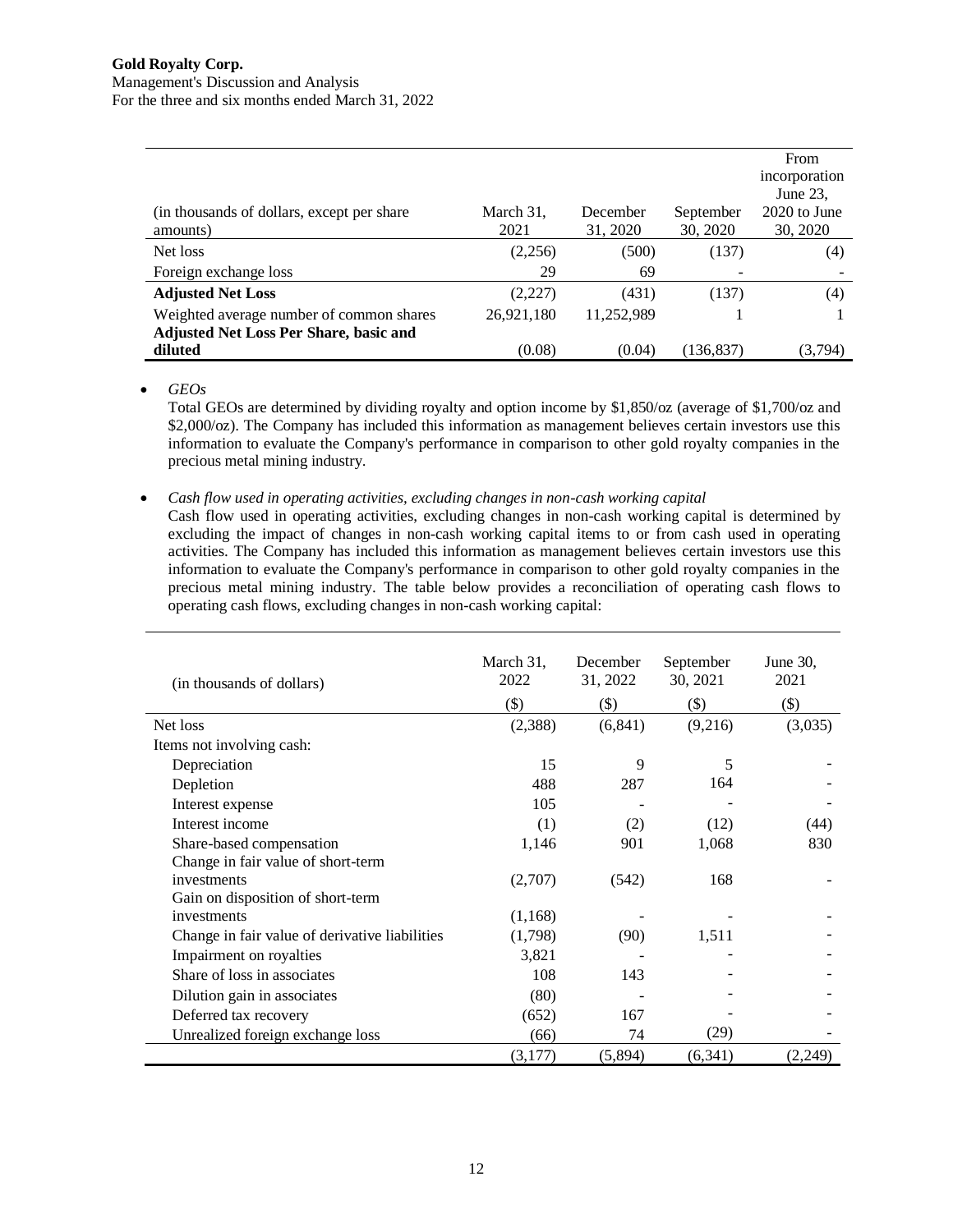Management's Discussion and Analysis For the three and six months ended March 31, 2022

| (in thousands of dollars) | March 31,<br>2021 | December<br>31, 2020 | September<br>30, 2020 | From<br>incorporation<br>June 23,<br>2020 to June<br>30, 2020 |
|---------------------------|-------------------|----------------------|-----------------------|---------------------------------------------------------------|
|                           | (S)               | $(\$)$               | (\$)                  | \$)                                                           |
| Net loss                  | (2,256)           | (500)                | (137)                 | (4)                                                           |
| Items not involving cash: |                   |                      |                       |                                                               |
| Interest income           | (8)               |                      |                       |                                                               |
| Share-based compensation  | 1,015             | 79                   | ۰                     |                                                               |
|                           | (1,249)           | (421)                | (137)                 | (4)                                                           |

## **Discussion of Operations**

## *Three months ended March 31, 2022, compared to three months ended March 31, 2021*

During the three months ended March 31, 2022, the Company had record revenue of \$0.6 million. No revenue was earned in the comparative period of 2021. The revenue primarily consists of revenues relating to royalties and optioned mineral properties acquired in August 2021 and November 2021 through the Company's acquisitions of Ely, Golden Valley, and Abitibi.

The Company incurred consulting fees of \$0.5 million during the three months ended March 31, 2022. The increase in consulting fees consist of a general increase in corporate activities during the period.

During the three months ended March 31, 2022, the Company incurred management and directors' fees of \$0.3 million. Management and directors' fees primarily consisted of salaries paid or payable to members of senior management and fees paid to the directors of the Company. The Company's Chief Executive Officer and directors did not receive salary or directors' fees before the completion of the Company's IPO in March 2021.

During the three months ended March 31, 2022, the Company incurred general and administrative costs of approximately \$1.5 million. General and administrative costs comprise of salaries, wages, and benefits, investor communications and marketing expenses, office and technology expenses, transfer agent and regulatory fees and insurance fee. The increase in general and administrative costs was primarily the result of increased post-IPO activities, the commencement of the royalty generator business and the consolidation of administrative expenses incurred by Ely, Golden Valley and Abitibi after their respective acquisitions.

During the three months ended March 31, 2022, the Company incurred professional fees of approximately \$1.4 million. Professional fees primarily consisted of transaction-related expenses for completed transactions (including the Company's acquisition of Golden Valley and Abitibi) and those in process or under evaluation, audit and quarterly review fees, and legal fees for general corporate and securities matters. Excluding costs related to the acquisitions of Ely, Golden Valley and Abitibi and the Elemental Offer, total professional fees totaled \$0.8 million for the three months ended March 31, 2022.

During the three months ended March 31, 2022, the Company recognized share-based compensation expense of \$1.1 million. Share-based compensation expense represented the vesting of share options, restricted shares and restricted share units granted by the Company to management, directors, employees and consultants. A further \$0.3 million represented the fair value of shares issued by the Company to contractors for marketing services for the three ended March 31, 2022.

During the three months ended March 31, 2022, mining operations at the Rawhide Mine were largely suspended due to working capital constraints of the operator. The Company has been informed that the operator is evaluating strategic options to address the constraint including outright sale. The Company has reviewed the underlying circumstances and has determined to recognize an impairment charge of \$3.8 million on its Rawhide royalty during the period ended March 31, 2022.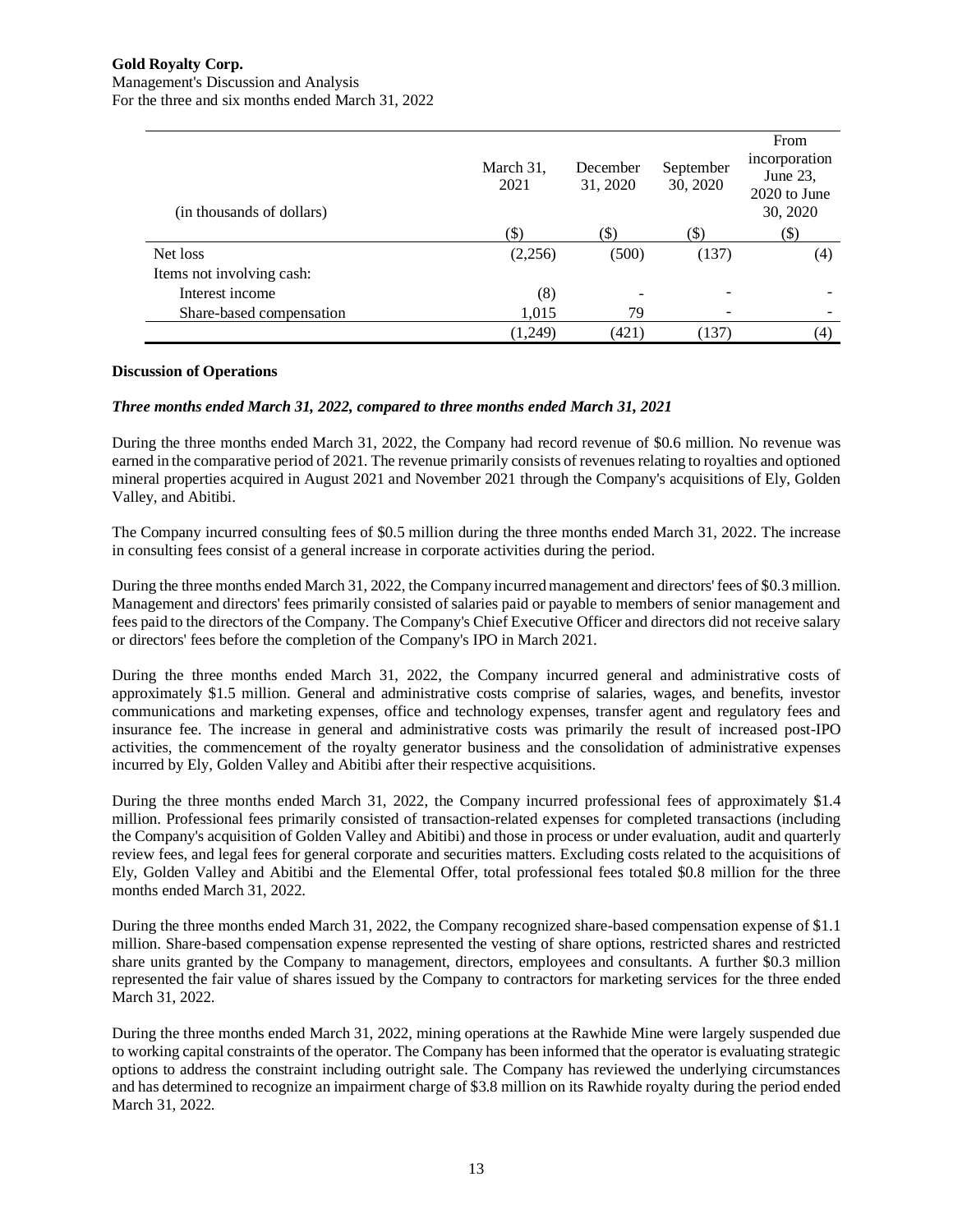Management's Discussion and Analysis For the three and six months ended March 31, 2022

During the three months ended March 31, 2022, the Company recognized a fair value gain on its derivative liabilities of \$1.8 million. The change is primarily as a result of the remeasurement of the fair value of 8,849,251 warrants to purchase common shares of Ely (an "Ely Warrant") that were outstanding as at March 31, 2022. The Ely Warrants represent the right to acquire, on valid exercise thereof (include payment of the applicable exercise price), 0.2450 of a GRC Share plus C\$0.0001. The fair value of the Ely Warrants has been estimated based on the Black-Scholes option pricing model and the change in fair value is recognized in the condensed consolidated statements of comprehensive loss.

During the three months ended March 31, 2022, the Company recognized a fair value gain on its short-term investments of \$2.7 million resulting from the increase in the fair value of marketable securities held by it. Short-term investments are measured at fair value with references to closing foreign exchange rates and the quoted share price in the market. The Company had a gain of \$1.2 million from disposition of marketable securities during the period.

The following table provides a breakdown of selected expenses, which comprise of recurring and transaction specific expenses, for the three months ended March 31, 2022:

|                           | Recurring<br>expenses | Transaction-<br>related expenses | Total |
|---------------------------|-----------------------|----------------------------------|-------|
| (in thousands of dollars) |                       |                                  |       |
| Consulting fees           | 112                   | 375                              | 487   |
| Professional fees         | 780                   | 585                              | 1,365 |
|                           | 892                   | 960                              | 1,852 |

## *Six months ended March 31, 2022, compared to six months ended March 31, 2021*

During the six months ended March 31, 2022, the Company earned revenue of approximately \$1.2 million. No revenue was earned by the Company for the comparative period of 2021. The revenue primarily consists of revenues relating to royalties and optioned mineral properties acquired in August 2021 and November 2021 through the Company's acquisitions of Ely, Golden Valley, and Abitibi.

The Company incurred consulting fees of \$3.7 million during the six months ended March 31, 2022, compared to \$0.3 million for the same period in 2021. The increase in consulting fees consist of one-time, transaction specific expenses related to corporate development and advisory services in connection with the Company's acquisitions during the period.

During the six months ended March 31, 2022, the Company incurred management and directors' fees of \$0.6 million compared to \$0.2 million for the same period in 2021. Management and directors' fees primarily consisted of salaries paid or payable to members of senior management and fees paid to the directors of the Company. The Company's Chief Executive Officer and directors did not receive salary or directors' fees before the completion of the Company's IPO in March 2021.

During the six months ended March 31, 2022, the Company incurred general and administrative costs of approximately \$2.9 million compared to \$0.3 million for the same period 2021. General and administrative costs comprise of salaries, wages, and benefits, investor communications and marketing expenses, office and technology expenses, transfer agent and regulatory fees and insurance fee. The increase in general and administrative costs was primarily the result of increased post-IPO activities, the commencement of the royalty generator business and the consolidation of administrative expenses incurred by Ely, Golden Valley and Abitibi after their respective acquisitions. A major component of the insurance fees is related to the directors' and officers' liability insurance which the Company put in place upon the completion of the IPO.

During the six months ended March 31, 2022, the Company incurred professional fees of approximately \$3.2 million compared to \$0.8 million for the same period in 2021. Professional fees primarily consisted of transaction-related expenses for completed transactions (including the Company's acquisition of Golden Valley and Abitibi) and those in process or under evaluation, audit and quarterly review fees, and legal fees for general corporate and securities matters.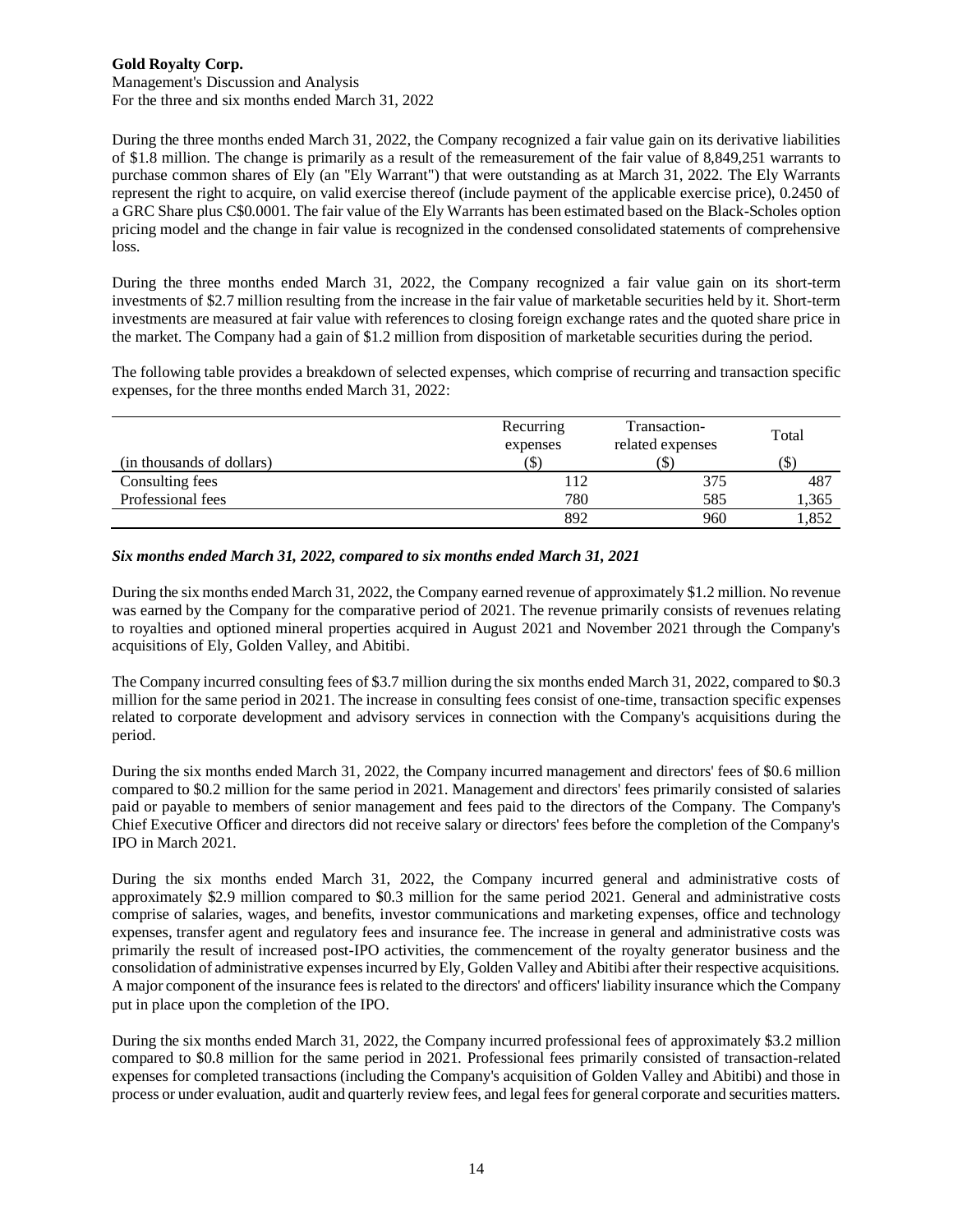Management's Discussion and Analysis For the three and six months ended March 31, 2022

Excluding costs related to the acquisitions of Ely, Golden Valley and Abitibi and the Elemental Offer, total professional fees totaled \$1.5 million for the six months ended March 31, 2022.

During the six months ended March 31, 2022, the Company recognized share-based compensation expense of \$2.0 million compared to \$1.1 million for the same period in 2021. Share-based compensation expense represented the vesting of share options, restricted shares and restricted share units granted by the Company to management, directors, employees and consultants. A further \$0.6 million represented the fair value of shares issued by the Company to contractors for marketing services for the six months ended March 31, 2022.

During the six months ended March 31, 2022, mining operations at the Rawhide Mine were suspended due to working capital constraints. Rawhide's management are evaluating strategic options to address the constraint including outright sale. The Company has reviewed the underlying circumstances and has determined to recognize an impairment charge of \$3.8 million on its Rawhide royalty during the period ended March 31, 2022.

During the six months ended March 31, 2022, the Company recognized a fair value gain on its derivative liabilities of \$1.9 million. The change is primarily as a result of the remeasurement of the fair value of 8,849,251 Ely Warrants that were outstanding as at March 31, 2022.

During the six months ended March 31, 2022, the Company recognized a fair value gain on its short-term investments of \$3.2 million resulting from the increase in the fair value of marketable securities held by it. Short-term investments are measured at fair value with references to closing foreign exchange rates and the quoted share price in the market. The Company had a gain of \$1.2 million from disposition of marketable securities during the period.

The following table provides a breakdown of the selected expenses, which comprise of recurring and transaction specific expenses, for the six months ended March 31, 2022:

|                           | Recurring<br>expenses | Transaction-related<br>expenses |       |
|---------------------------|-----------------------|---------------------------------|-------|
| (in thousands of dollars) | (\$)                  | IЭ.                             | ιυD   |
| Consulting fees           | 354                   | 3,375                           | 3,729 |
| Professional fees         | 1.538                 | 1.643                           | 3,181 |
|                           | .892                  | 5.018                           | 6.910 |

#### **Liquidity and Capital Resources**

|                                                           | As at<br>March 31, 2022 | As at<br>September 30, 2021 |
|-----------------------------------------------------------|-------------------------|-----------------------------|
| (in thousands of dollars)                                 | (\$)                    | (\$)                        |
| Cash and cash equivalents                                 | 10,455                  | 9,905                       |
| Working capital (current assets less current liabilities) | 19,298                  | 6,380                       |
| Total assets                                              | 678,035                 | 279,499                     |
| Total current liabilities                                 | 14,583                  | 6.921                       |
| Accounts payable and accrued liabilities                  | 5,037                   | 6,921                       |
| Total non-current liabilities                             | 138,779                 | 47,260                      |
| Shareholders' equity                                      | 524,673                 | 225.318                     |

As at March 31, 2022, the Company had cash and cash equivalents of \$10.5 million compared to \$9.9 million at September 30, 2021, royalty and other mineral interests with a carrying value of \$640.9 million which were acquired through issuances of the Company's common shares and cash, and accounts payable and accrued liabilities of \$5.0 million compared to \$6.9 million at September 30, 2021. The increase in current liabilities of \$7.7 million over the six months period ended March 31, 2022 was primarily attributed to the drawdown of \$10 million from the Facility. As at March 31, 2022, the Company had working capital of \$19.3 million as compared to \$6.4 million as at September 30, 2021.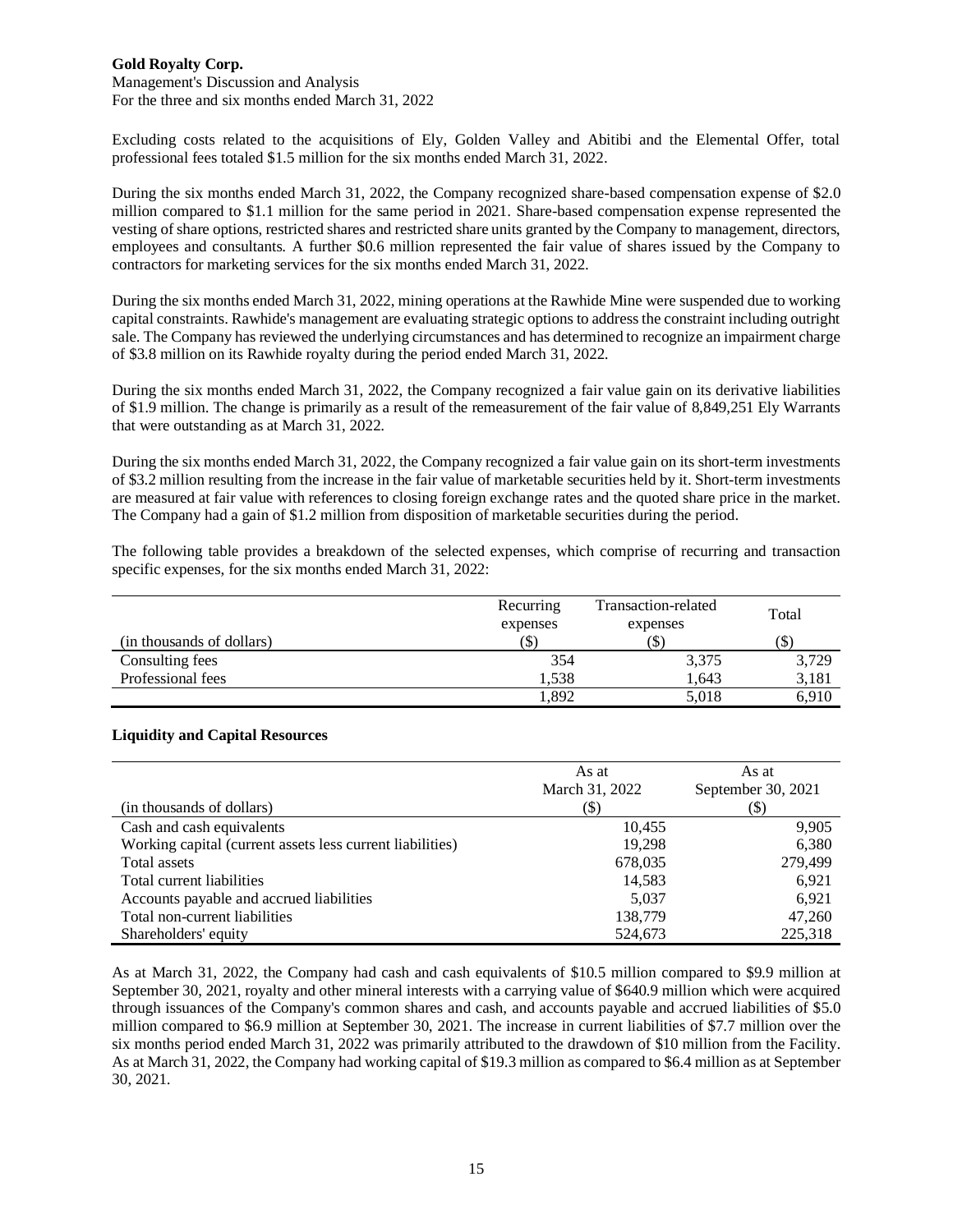Management's Discussion and Analysis For the three and six months ended March 31, 2022

As at March 31, 2022, the Company had available liquidity of approximately \$25 million, compared to \$4 million as at September 30, 2021.

The Company's principal sources of financing to date have been the prior issuance of shares, by way of private placement, and the IPO, the Facility and revenue generated by the Company's interests. The Company also acquired cash and marketable securities of approximately \$35.6 million. in connection with its acquisition of Golden Valley and Abitibi in the six months ended March 31, 2022. The Company believes that it has sufficient cash and cash equivalents to meet its obligations and to finance its planned activities over the next 12 months. Over the long term, the Company expects to meet its obligations and finance its growth plan through revenue generating from its royalty interests, issuance of securities pursuant to equity financings and short-term or long-term loans. Capital markets may not be receptive to offerings of new equity from treasury or debt, whether by way of private placements or public offerings. The Company's growth and future success is dependent on external sources of financing which may not be available on acceptable terms, or at all.

See "*Financial Instruments and Risk Management*" for more information regarding liquidity risks associated with financial instruments.

#### **Cash Flows and Capital Resources**

#### *Operating Activities*

Net cash used in operating activities during the six months ended March 31, 2022 was \$15.7 million, which reflected a net loss of \$9.2 million offset by non-cash items including the Company's share-based compensation of \$2.0 million and deduction of the non-cash change in fair value of short-term investments and derivative liabilities. Non-cash working capital changes includes a decrease in prepaids and other receivables of \$0.4 million and a decrease in accounts payable and accrued liabilities of \$1.8 million. Significant operating expenditures during the period included consulting fees, management salaries and directors' fees, general and administrative costs and professional fees of approximately \$10.4 million.

#### *Investing Activities*

During the six months ended March 31, 2022, the Company made an investment in royalty and other mineral interests of \$15.4 million and acquired cash and restricted cash for a total amount of \$12.2 million from the business combination with Golden Valley and Abitibi. The Company also received cash proceeds from disposal of marketable securities of \$9.6 million and option payments of approximately \$1.5 million.

#### *Financing Activities*

During the six months ended March 31, 2022, net cash provided by financing activities was \$8.8 million which primarily represented net proceeds from drawing down the Facility of \$9.6 million and proceeds from the exercise of Ely Warrants of \$0.7 million.

On January 18, 2022, the Company announced the initiation of a quarterly dividend program and declared an inaugural quarterly cash dividend of \$0.01 per common share. The dividend of \$1.3 million was paid on March 31, 2022 to shareholders of record as of the close of business on March 15, 2022.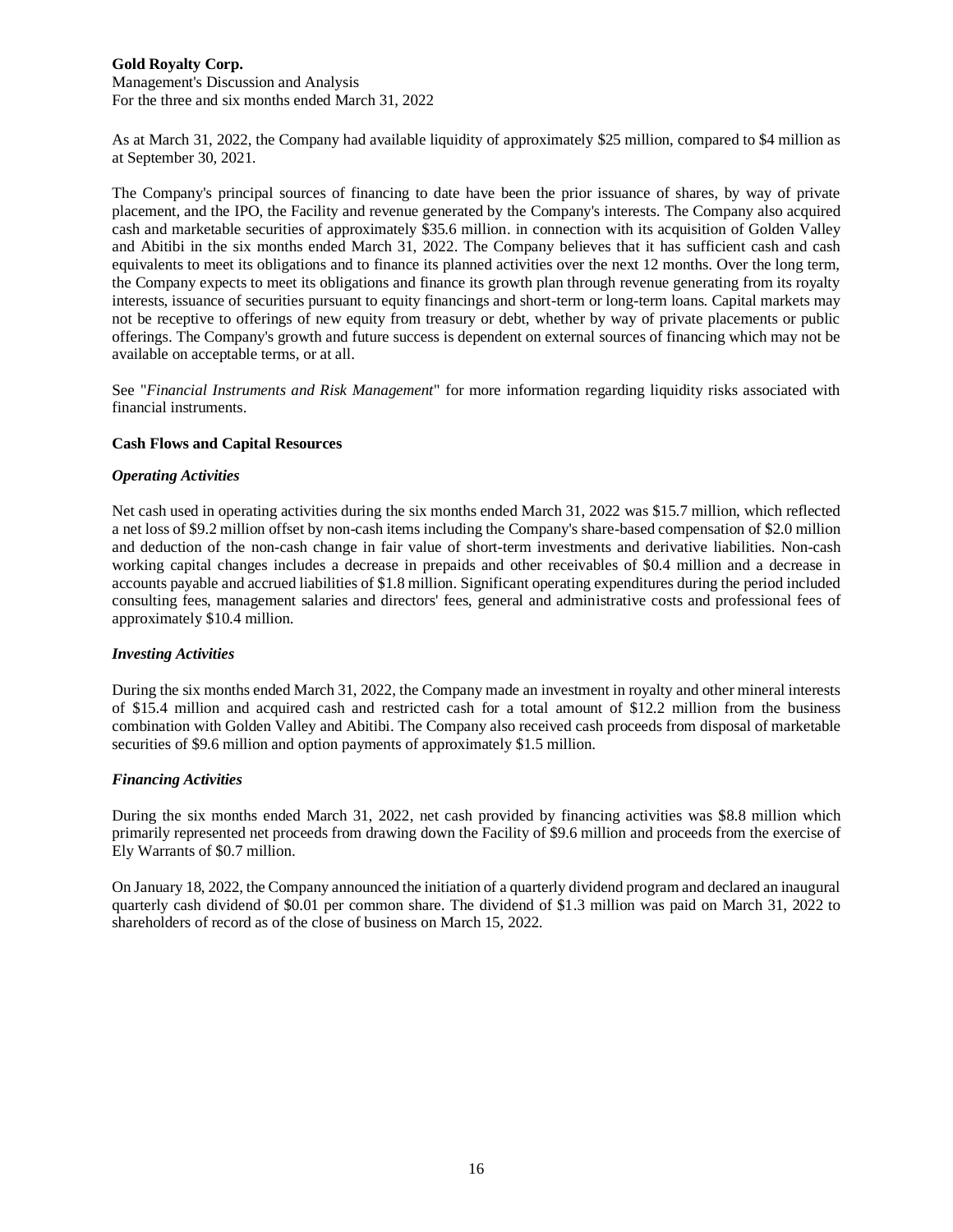Management's Discussion and Analysis For the three and six months ended March 31, 2022

## **Contractual Obligations**

As at March 31, 2022, the Company has the following contractual obligations, including payments due for each of the next five years and thereafter:

|                           | Payments Due by Period |                |                                      |             |         |  |
|---------------------------|------------------------|----------------|--------------------------------------|-------------|---------|--|
|                           | Total                  |                | Less than 1 year $\vert$ 1 – 3 years | $4-5$ years | After 5 |  |
| (in thousands of dollars) |                        |                |                                      |             | years   |  |
| Royalty financing $(1)$   | \$4.397                | \$4,397        |                                      | -           |         |  |
| Lease obligation          | \$232                  | \$65           | \$123                                | \$44        |         |  |
| Revolving credit facility | \$9,546                | \$9,546        |                                      | ۰           |         |  |
| Government loan           | \$48                   | $\blacksquare$ | \$48                                 | -           |         |  |
| Total                     | \$14,223               | \$14,008       | \$171                                | \$44        |         |  |

**Notes:**

(1) Represents royalty financing transaction with Monarch whereby the Company provided \$3.6 million (C\$4.5 million) in additional royalty financing to Monarch in exchange for increasing the size of the Company's existing royalties and \$0.8 million (C\$1 million) in equity financing by participating in Monarch's marketed private placement

## **Off-Balance Sheet Arrangements**

At March 31, 2022, the Company did not have any off-balance sheet arrangements.

# **Transactions with Related Parties**

## *Related Party Transactions*

During the three and six months ended March 31, 2022, the Company incurred \$0.2 million and \$0.5 million in office and technology expenses for website design, hosting and maintenance services provided by Blender Media Inc. ("Blender"), a company controlled by a family member of Amir Adnani, a director of the Company and which is in the business of providing such services to public companies. On October 12, 2021, the Company issued 120,000 GRC Shares to Blender as compensation for the expanded scope of digital marketing services for a contract term ending on June 27, 2022. During the three and six months ended March 31, 2022, the Company recognized share-based compensation expense of \$0.2 million and \$0.4 million, respectively, in respect of this contract.

Related party transactions are based on the amounts agreed to by the parties. During the six months ended March 31, 2022, the Company did not enter into any contracts or undertake any commitment with any related parties other than as described herein.

## *Transactions with Key Management Personnel*

Key management personnel are persons responsible for planning, directing and controlling the activities of an entity. Total management salaries and directors' fees incurred for services provided by key management personnel of the Company for the three and six months ended March 31, 2022 and 2021 are as follows:

|                           | For the three months ended<br>March 31 |       | For the six months ended<br>March 31 |       |
|---------------------------|----------------------------------------|-------|--------------------------------------|-------|
|                           | 2022                                   | 2021  |                                      | 2021  |
| (in thousands of dollars) |                                        | 15    | (S)                                  | S.    |
| Management salaries       | 284                                    | 94    | 465                                  | 129   |
| Directors' fees           | 61                                     | 23    | 97                                   | 23    |
| Share-based compensation  | 690                                    | 947   | 1,130                                | 1,025 |
|                           | .035                                   | 1.064 | 1.692                                |       |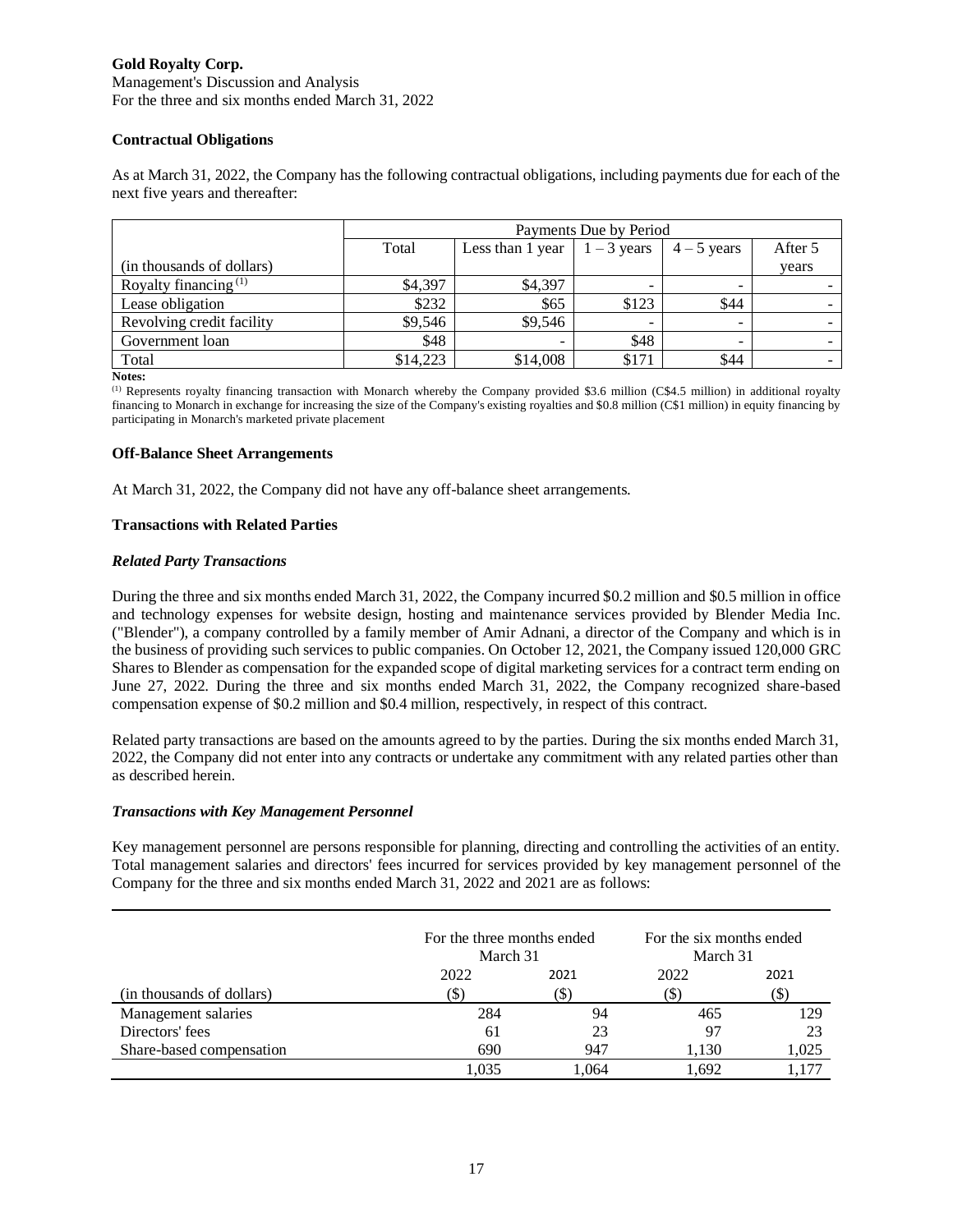Management's Discussion and Analysis For the three and six months ended March 31, 2022

## **Critical Accounting Estimates and Judgments**

The preparation of financial statements requires management to make judgments and estimates and form assumptions that affect the reported amounts of assets and liabilities at the date of the financial statements and reported amounts of income and expenses during the reporting period. On an ongoing basis, management evaluates its judgments and estimates in relation to assets, liabilities, income and expenses. Management uses historical experience and various other factors it believes to be reasonable under the given circumstances as the basis for its judgments and estimates. Actual outcomes may differ from these estimates under different assumptions and conditions.

Information about significant sources of estimation uncertainty and judgments made by management in preparing the consolidated financial statements are described below.

- The Company estimates the attributable reserve and resource relating to the mineral properties underlying the royalties that are held by the Company. Reserves and resources are estimates by the operators of the projects underlying the Company's royalty and similar interests of the amount of minerals that can be economically and legally extracted from the mining properties, adjusted where applicable to reflect the Company's percentage entitlement to minerals produced from such mines. The public disclosures of reserves and resources that are released by the operators of the interests involve assessments of geological and geophysical studies and economic data and the reliance on a number of assumptions, including commodity prices and production costs. The estimates of reserves and resources may change based on additional knowledge gained subsequent to the initial assessment. Changes in the reserve or resource estimates may impact the carrying value of the Company's royalty interests.
- The Company's business is the acquisition of royalties and other mineral property interests. Royalties and other mineral property interests can have unique terms and judgement is required to assess the appropriate accounting treatment. The assessment of whether an acquisition meets the definition of a business or whether assets are acquired is another area of key judgement. If deemed to be a business combination, applying the acquisition method to business combinations requires each identifiable asset and liability to be measured at its acquisition date fair value. The excess, if any, of the fair value of the consideration over the fair value of the net identifiable assets acquired is recognized as goodwill. The determination of the acquisition date fair values often requires management to make assumptions and estimates about future events. The assumptions and estimates with respect to determining the fair value of royalty interests generally require a high degree of judgement and include estimates of Mineral Reserves and Mineral Resources acquired, future metal prices, discount rates and conversion of reserves and resources. Changes in any of the assumptions or estimates used in determining the fair value of acquired assets and liabilities could impact the amounts assigned to assets and liabilities.
- The assessment of impairment of royalty and other interests requires the use of judgments, assumptions and estimates when assessing whether there are any indicators that could give rise to the requirement to conduct a formal impairment test as well as in the assessment of fair values. When assessing whether there are indicators of impairment, management uses its judgment in evaluating the indicators such as significant changes in future commodity prices, discount rates, foreign exchange rates, taxes, operator reserve or resource estimates or other relevant information received from the operators that indicates production from royalty interests will not likely occur or may be significantly reduced in the future. In addition, the Company may use other approaches in determining fair value which may include estimates related to (i) dollar value per unit of mineral reserve/resource; (ii) cash-flow multiples; (iii) comparable transactions and (iv) market capitalization of comparable companies. Changes in any of the estimates used in determining the fair value of the royalty and other interests could impact the impairment analysis. During the six months ended March 31, 2022, the Company tested it material assets for impairment and identified impairment indicators on the Rawhide royalty. As a result, the Company recorded an impairment charge of \$3.8 million.
- The functional currency for each of the Company's subsidiaries is the currency of the primary economic environment in which the entity operates. Determination of functional currency may involve certain judgments to determine the primary economic environment and the Company reconsiders the functional currency of its entities if there is a change in events and conditions which determine the primary economic environment.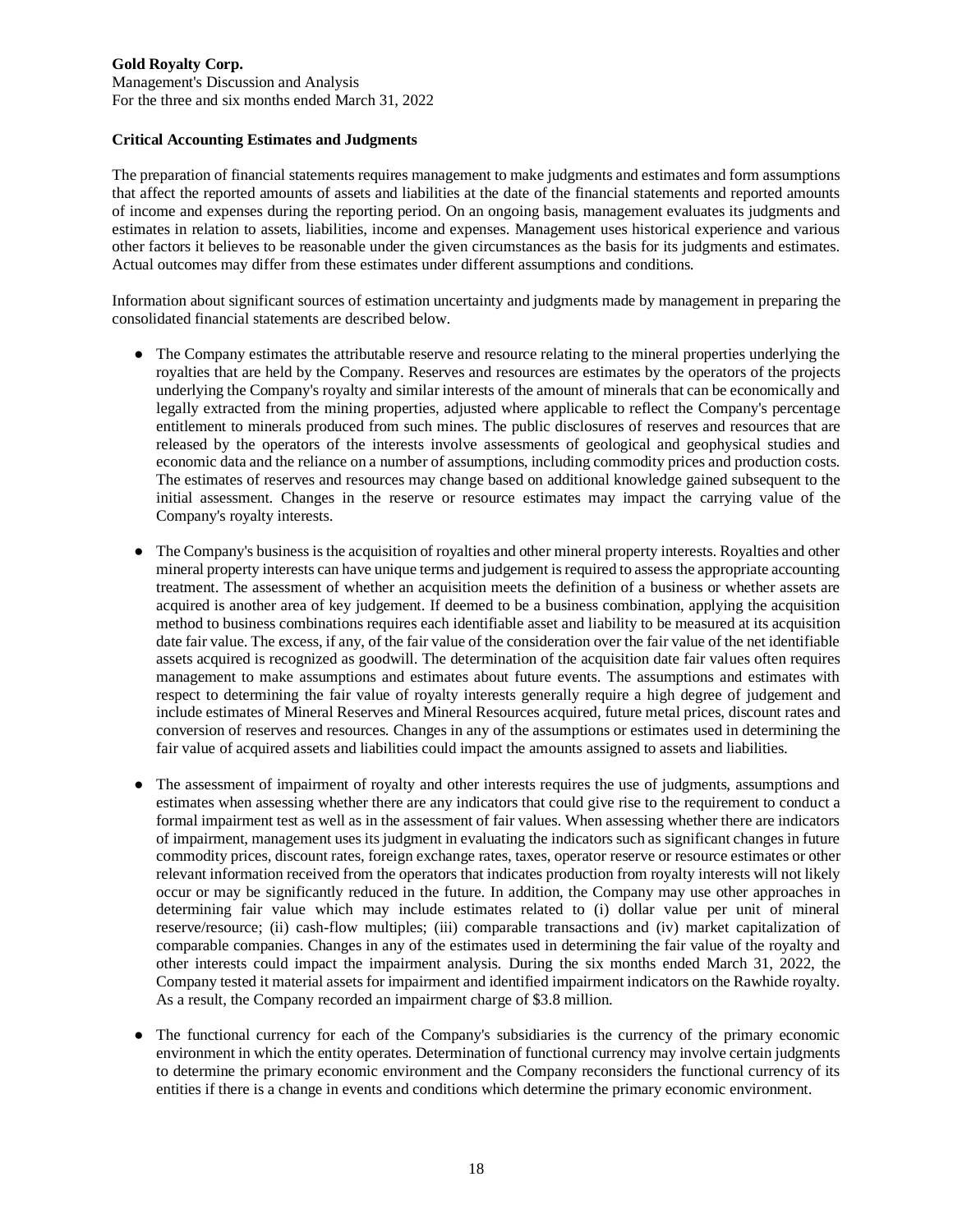Management's Discussion and Analysis For the three and six months ended March 31, 2022

● In March 2020, the World Health Organization declared a global pandemic related to COVID-19. The current and future impact on global commerce is far-reaching. To date there has been significant stock market volatility, significant volatility in commodity and foreign exchange markets, restrictions on the conduct of business in many jurisdictions including the temporary suspension of mining activities and mine development, and the global movement of people and some goods has become restricted. There is significant ongoing uncertainty surrounding COVID-19 and the extent and duration of the impacts that it may have on demand and prices for the commodities relating to the Company's royalties, on the operations of its partners, on its employees and on global financial markets.

#### **Financial Instruments and Risk Management**

The Company's financial instruments consist of cash and cash equivalents, short-term and long-term investments, accounts receivable, accounts payable and accrued liabilities, lease obligation, bank loan and derivative liabilities. The Company's short and long-term investments are initially recorded at fair value and subsequently revalued to their fair market value at each period end based on inputs such as equity prices. The fair value of the Company's other financial instruments, which include cash and cash equivalents, accounts receivable, and accounts payable and accrued liabilities approximate their carrying values due to their short term to maturity.

#### *Financial risk management objectives and policies*

The financial risk arising from the Company's operations are credit risk, liquidity risk, equity price risk and currency risk. These risks arise from the normal course of operations and all transactions undertaken are to support the Company's ability to continue as a going concern. The risks associated with financial instruments and the policies on how the Company mitigates these risks are set out below. Management manages and monitors these exposures to ensure appropriate measures are implemented in a timely and effective manner.

#### *Credit risk*

Credit risk is the risk of an unexpected loss if a customer or third-party to a financial instrument fails to meet its contractual obligations. Credit risk for the Company is primarily associated with the Company's bank balances and accounts receivable. The Company mitigates credit risk associated with its bank balance by holding cash with large, reputable financial institutions. The Company's maximum exposure to credit risk is equivalent to the carrying value of its cash and cash equivalents and accounts receivable.

## *Liquidity risk*

Liquidity risk is the risk that the Company will not be able to settle or manage its obligations associated with financial liabilities. To manage liquidity risk, the Company closely monitors its liquidity position and ensures it has adequate sources of funding to finance its projects and operations. The Company's working capital (current assets less current liabilities) as at March 31, 2022 was \$19.3 million compared to \$6.4 million as at September 30, 2021. The Company's accounts payable and accrued liabilities and bank loan are expected to be realized or settled, respectively, within a one-year period.

The Company's future profitability will be dependent on the royalty income to be received from mine operators. Royalties are based on a percentage of the minerals or the products produced, or revenue or profits generated from the property which is typically dependent on the prices of the minerals the property operators are able to realize. Mineral prices are affected by numerous factors such as interest rates, exchange rates, inflation or deflation and global and regional supply and demand.

## *Currency risk*

The Company is exposed to foreign exchange risk when the Company undertakes transactions and holds assets and liabilities in currencies other than its functional currency. The Company currently does not engage in foreign exchange currency hedging. The currency risk on the Company's cash and cash equivalents, short-term investments, accounts payable and accrued liabilities, bank loan and derivative liabilities are minimal.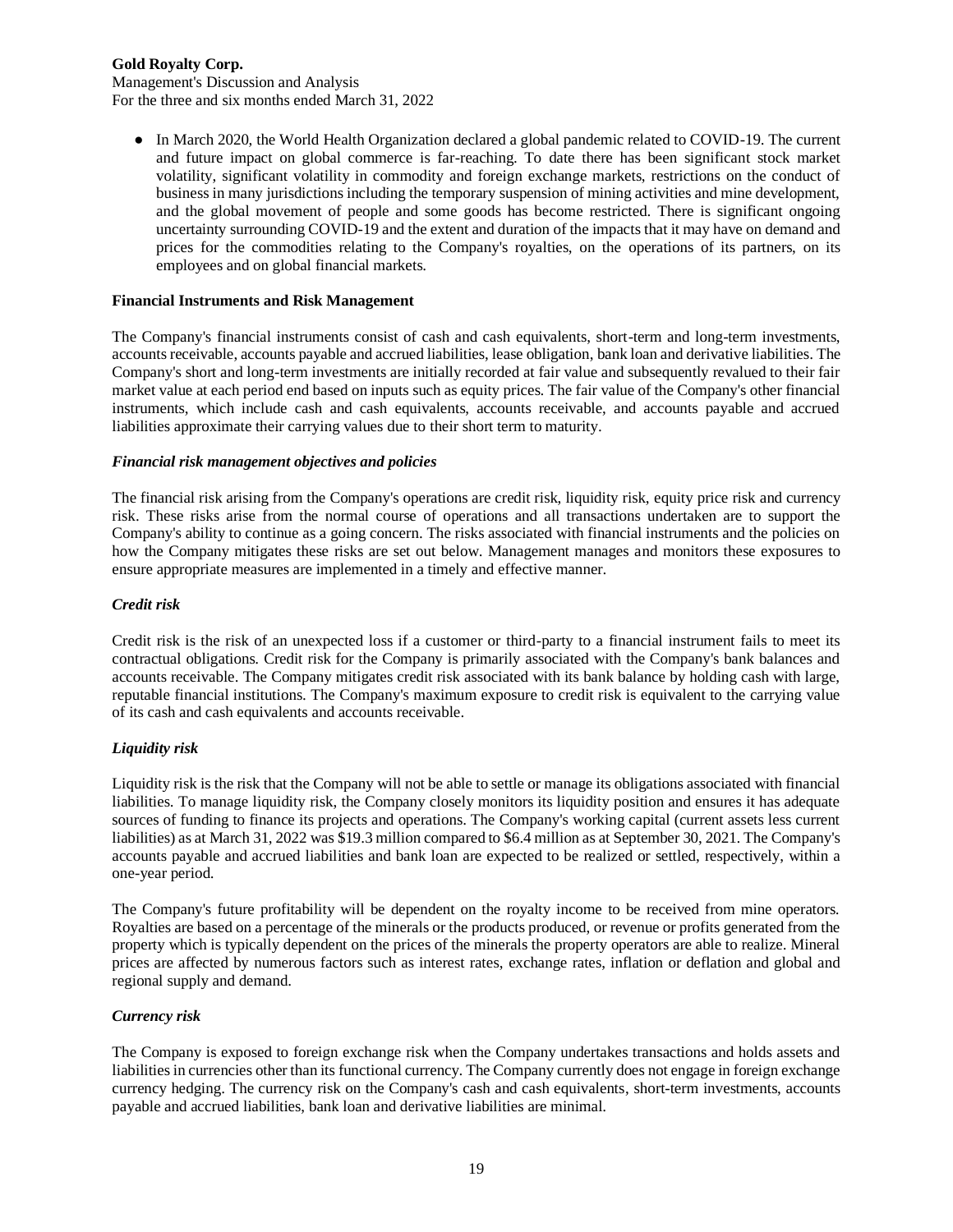Management's Discussion and Analysis For the three and six months ended March 31, 2022

## *Equity price risk*

The Company is exposed to equity price risk associated with its investment in other mining companies. The Company's short-term investments consisting of common shares are exposed to significant equity price risk due to the potentially volatile and speculative nature of the businesses in which the investments are held. Based on the Company's shortterm investments held as at March 31, 2022, a 10% change in the market price of these investments would have an impact of approximately \$1.4 million on net loss.

## **Outstanding Share Data**

As at the date hereof, the Company has 134,408,631 common shares, 10,350,000 common share purchase warrants, 160,510 restricted share units and 6,017,562 share options outstanding. In addition, there are 13,518,252 Ely Warrants outstanding as at the date hereof, representing the right to acquire, on valid exercise thereof (including payment of the applicable exercise price), 0.2450 of a GRC Share plus C\$0.0001. Accordingly, the Ely Warrants are exercisable into 3,311,971 GRC Shares.

# **Disclosure Controls and Procedures and Internal Control over Financial Reporting**

# *Disclosure Controls and Procedures*

The Chief Executive Officer (the "CEO") and the Chief Financial Officer (the "CFO") of the Company are responsible for establishing and maintaining the Company's disclosure controls and procedures ("DCP"). The Company maintains DCP designed to ensure that information required to be disclosed in reports filed under applicable Canadian securities laws and the U.S. Securities Exchange Act of 1934, as amended, is recorded, processed, summarized and reported within the appropriate time periods and that such information is accumulated and communicated to the Company's management, including the CEO and CFO, to allow for timely decisions regarding required disclosure.

In designing and evaluating DCP, the Company recognizes that any disclosure controls and procedures, no matter how well conceived or operated, can only provide reasonable, not absolute, assurance that the objectives of the control system are met, and management is required to exercise its judgment in evaluating the cost-benefit relationship of possible controls and procedures.

The CEO and CFO have evaluated whether there were changes to the DCP during the six months ended March 31, 2022 that have materially affected, or are reasonably likely to materially affect, the DCP. No such changes were identified through their evaluation.

## *Internal Control over Financial Reporting*

The Company's management, including the CEO and the CFO, are responsible for establishing and maintaining adequate internal control over financial reporting ("ICFR") for the Company to provide reasonable assurance regarding the reliability of financial reporting and the preparation of financial statements for external purposes in accordance with IFRS. The fundamental issue is ensuring all transactions are properly authorized and identified and entered into a well-designed, robust and clearly understood accounting system on a timely basis to minimize risk of inaccuracy, failure to fairly reflect transactions, failure to fairly record transactions necessary to present financial statements in accordance with IFRS, unauthorized receipts and expenditures, or the inability to provide assurance that unauthorized acquisitions or dispositions of assets can be detected.

The Company's ICFR may not prevent or detect all misstatements because of inherent limitations. Additionally, projections of any evaluation of effectiveness to future periods are subject to the risk that controls may become inadequate because of changes in conditions or deterioration in the degree of compliance with the Company's policies and procedures.

The CEO and CFO have evaluated whether there were changes to the ICFR during the six months ended March 31, 2022 that have materially affected, or are reasonably likely to materially affect, the ICFR. No such changes were identified through their evaluation.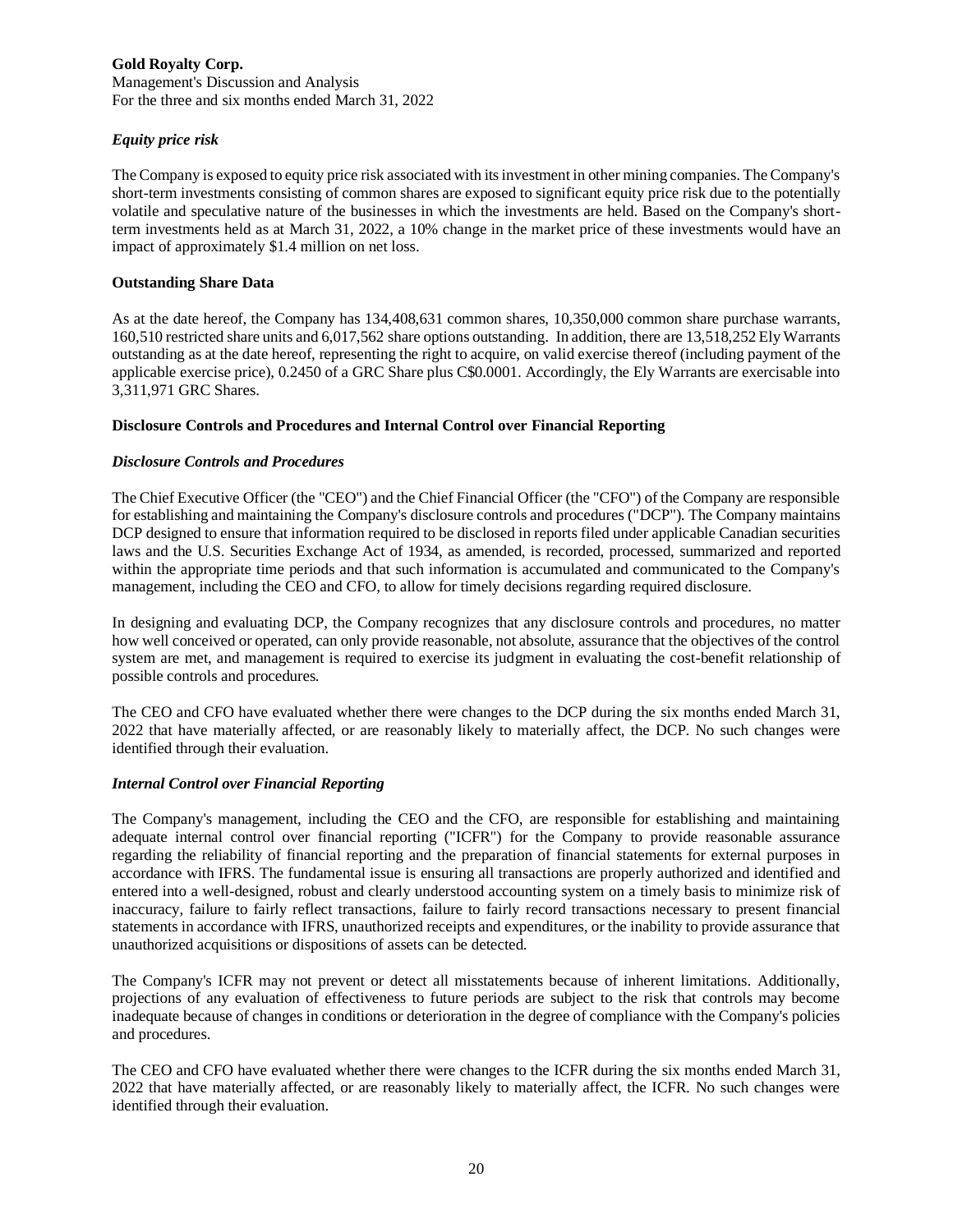Management's Discussion and Analysis For the three and six months ended March 31, 2022

#### **Forward-looking Statements**

Certain statements contained in this MD&A constitute "forward-looking information" within the meaning of Canadian securities laws and "forward-looking statements" within the meaning of securities laws in the United States (collectively, "Forward-Looking Statements"). These statements relate to the expectations of management about future events, results of operations and the Company's future performance (both operational and financial) and business prospects. All statements other than statements of historical fact are Forward-Looking Statements. The use of any of the words "anticipate", "plan", "contemplate", "continue", "estimate", "expect", "intend", "propose", "might", "may", "will", "shall", "project", "should", "could", "would", "believe", "predict", "forecast", "target", "aim", "pursue", "potential", "objective" and "capable" and the negative of these terms or other similar expressions are generally indicative of Forward-Looking Statements. These statements involve known and unknown risks, uncertainties and other factors that may cause actual results or events to differ materially from those anticipated in such Forward-Looking Statements. No assurance can be given that these expectations will prove to be correct and such Forward-Looking Statements should not be unduly relied on. These statements speak only as of the date of this MD&A. In addition, this MD&A may contain Forward-Looking Statements attributed to third-party industry sources. Without limitation, this MD&A contains Forward-Looking Statements pertaining to the following:

- the Company's plans and objectives, including its acquisition and growth strategy;
- the Company's future financial and operational performance, including expectations regarding projected future revenues;
- royalty and other payments to be made to the Company by the owners and operators of the projects underlying the Company's royalties and other interests;
- expectations regarding the royalty and other interests of the Company;
- the plans of the operators of properties where the Company owns royalty interests;
- estimates of Mineral Reserves and Mineral Resources on the projects in which the Company has royalty interests;
- estimates regarding future revenue, expenses and needs for additional financing;
- adequacy of capital and financing needs; and
- expectations regarding the impacts of COVID-19 on the operators of the properties underlying the Company's interests.

These Forward-Looking Statements are based on opinions, estimates and assumptions in light of the Company's experience and perception of historical trends, current conditions and expected future developments, as well as other factors that the Company currently believes are appropriate and reasonable in the circumstances, including that:

- the public disclosures of the operators regarding the properties underlying the Company's interests are accurate, including that such operators will meet their disclosed production targets and expectations;
- current gold, base metal and other commodity prices will be sustained, or will improve;
- the proposed development of the Company's royalty projects will be viable operationally and economically and will proceed as expected;
- any additional financing required by the Company will be available on reasonable terms; and
- operators of the properties where the Company holds royalty interests will not experience any material accident, labor dispute or failure of equipment.

Actual results could differ materially from those anticipated in these Forward-Looking Statements as a result of the following risk factors, among others:

- dependence on third-party operators;
- a substantial majority of the Company's current royalty interests are exploration, advancedexploration and development stage properties,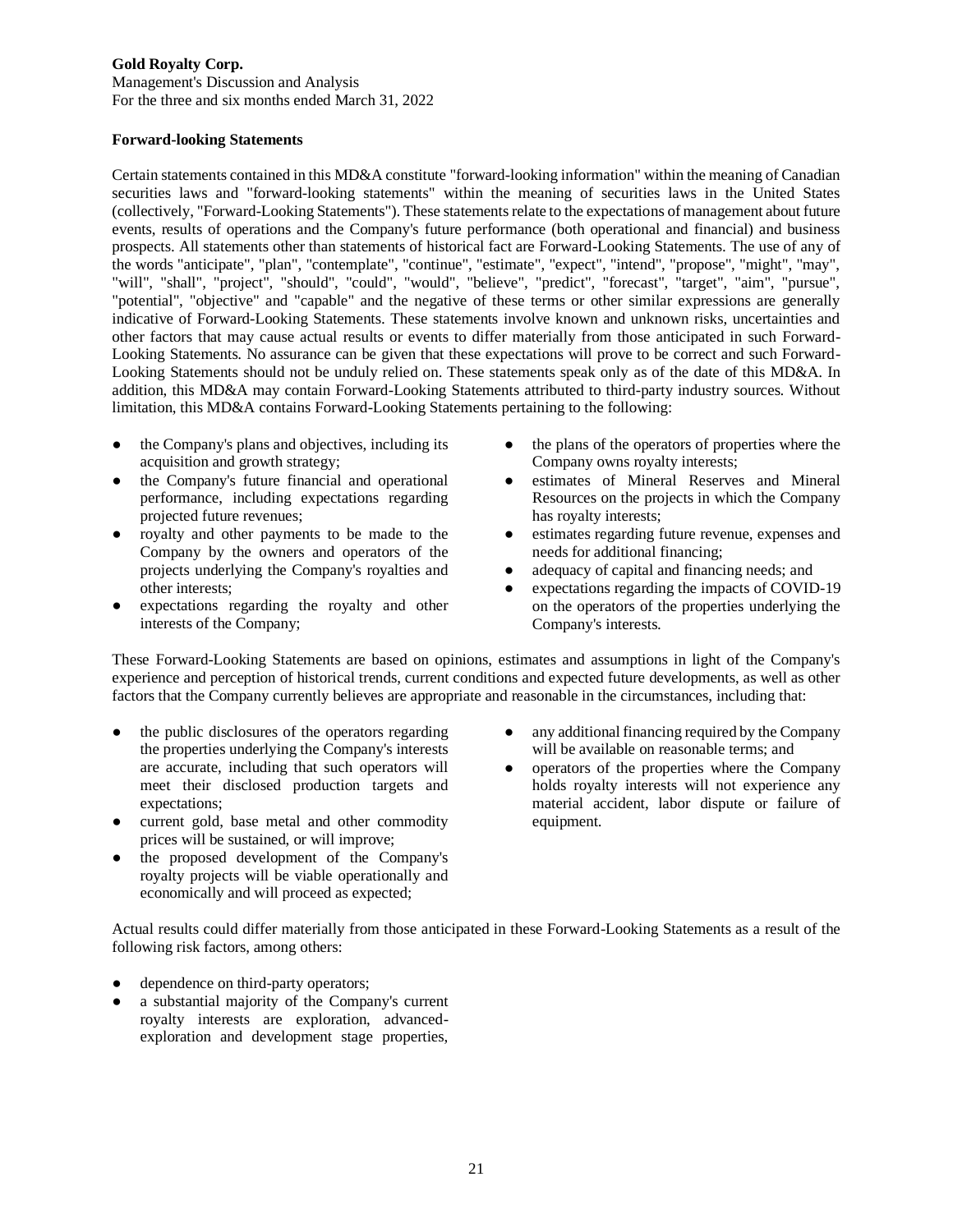Management's Discussion and Analysis For the three and six months ended March 31, 2022

which are non-producing and are subject to the risk that they may never achieve production;

- volatility in gold and other commodity prices;
- the Company has limited or no access to data or the operations underlying its interests;
- a significant portion of the Company's revenues is derived from a small number of operating properties;
- the Company is subject to many of the risks faced by owners and operators of the properties underlying the Company's interests;
- the Company may enter into acquisitions and other material transactions at any time;
- the Company's future growth is to a large extent dependent on its acquisition strategy;
- as a royalty holder, the Company may become subject to potential disputes with operators regarding the existence, enforceability or terms of its interests;
- certain of the Company's royalty interests are subject to buy-back or other rights of thirdparties;
- risks related to epidemics, pandemics or other public health crises, including COVID-19, and the potential impact thereof on the Company and the operators of the properties underlying its interests;
- risks related to Mineral Reserve estimates and Mineral Resource estimates completed by third-

party owners and operators on the projects underlying the Company's interests, including that such estimates may be subject to significant revision;

- title, permit or licensing disputes related to any of the properties in which the Company holds or may hold royalties, streams or similar interests;
- potential conflicts of interests;
- regulations and political or economic developments in any of the jurisdictions where properties in which the Company holds or may hold royalties, streams or similar interests are located;
- the availability of any necessary financing in the future on acceptable terms or at all;
- litigation risks;
- the Company holds investments in a concentrated number of equity securities and the fair values thereof are subject to loss in value; and
- the other factors discussed under "*Item 3. Key Information – D. Risk Factors*" in the Company's Annual Report and other disclosure documents, which are available under the Company's profile at www.sedar.com and www.sec.gov.

This list of factors should not be construed as exhaustive. The Company does not intend to and does not assume any obligations to update Forward-Looking Statements, except as required by applicable law.

Please see "*Item 3. Key Information – D. Risk Factors*" in the Annual Report for further information regarding key risks faced by the Company.

## **Technical Information**

Except where otherwise stated, the disclosure herein relating to the properties underlying the Company's royalty and other interests is based on information publicly disclosed by the owners and operators of such properties. Specifically, as a royalty holder, the Company has limited, if any, access to properties included in its asset portfolio. Additionally, the Company may from time to time receive operating information from the owners and operators of the properties, which the Company is not permitted to disclose to the public. The Company is dependent on the operators of the properties and their qualified persons to provide information to the Company or on publicly available information to prepare disclosure pertaining to properties and operations on the properties on which the Company holds interests and generally will have limited or no ability to independently verify such information. Although the Company does not currently have any knowledge that such information may not be accurate, there can be no assurance that such thirdparty information is complete or accurate.

The scientific and technical information contained in this document relating to the Company's royalty and other interests has been reviewed and approved by Alastair Still, P.Geo., who is the Director of Technical Services of the Company, a qualified person as such term is defined under National Instrument 43-101 – *Standards for Disclosure of Mineral Projects* and a member of Professional Geoscientists Ontario and Engineers and Geoscientists British Columbia.